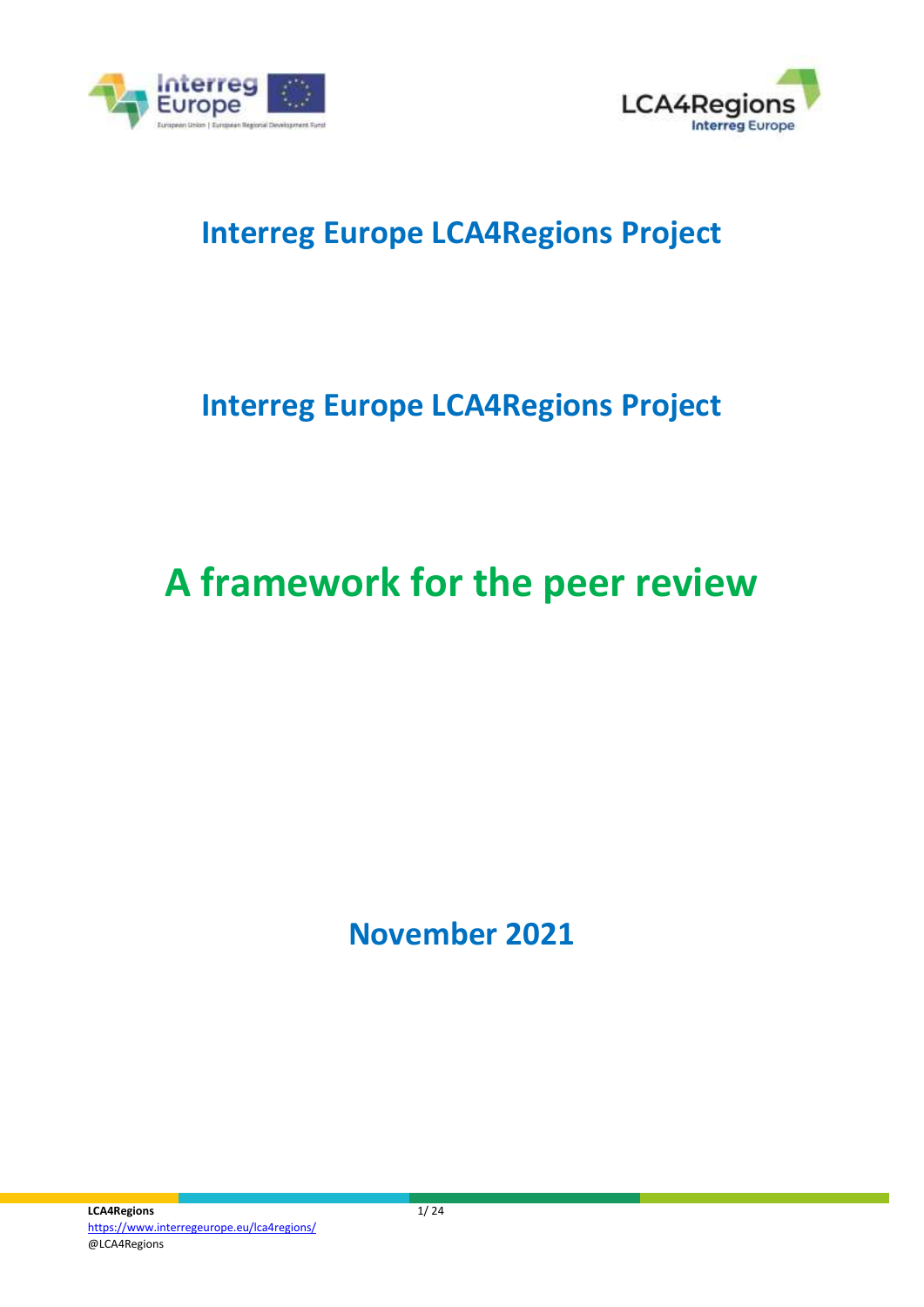



### Table of Contents

| 1              |                                                                                                       | $\boldsymbol{3}$ |
|----------------|-------------------------------------------------------------------------------------------------------|------------------|
| $\overline{2}$ |                                                                                                       | 3                |
| $\mathbf{3}$   |                                                                                                       |                  |
|                | 3.1                                                                                                   |                  |
|                | 3.2<br>European Regional Development Fund - Regional Operating Programme (POR FESR) _______6<br>3.2.1 |                  |
|                | 3.3                                                                                                   |                  |
|                | 3.4                                                                                                   |                  |
| 4              |                                                                                                       | 19               |
|                | 4.1                                                                                                   |                  |
|                | 4.2                                                                                                   |                  |
| 5              |                                                                                                       |                  |
|                | 5.1                                                                                                   |                  |
| 6              |                                                                                                       |                  |
| $\overline{z}$ |                                                                                                       |                  |
|                |                                                                                                       |                  |
|                |                                                                                                       | 23               |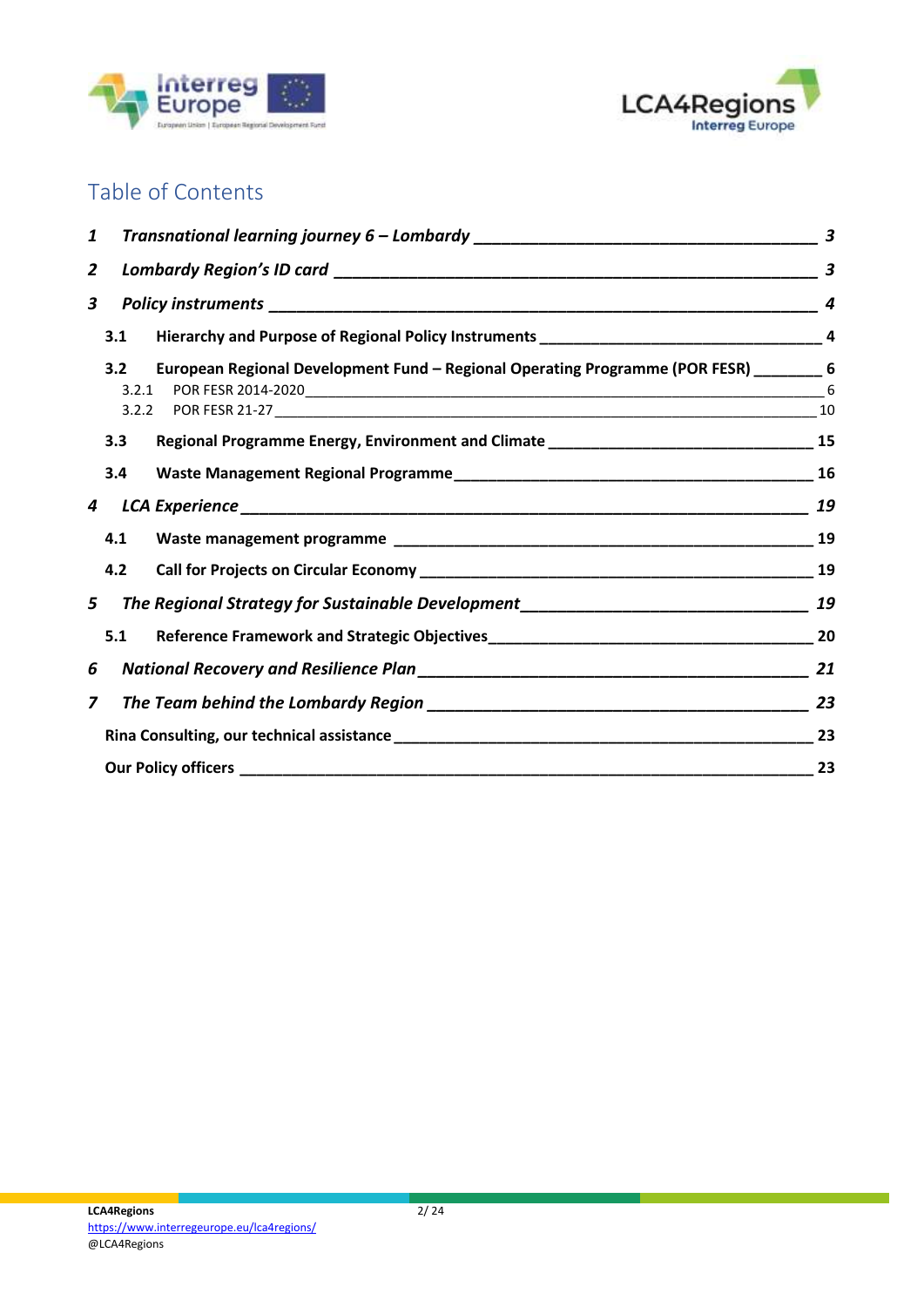



## <span id="page-2-0"></span>**1 Transnational learning journey 6 – Lombardy**

Lombardy is happy to host the partners in the first hybrid event after a long time.

The event will be held from November 22 to November 24, in Milan[, Palazzo Pirelli.](https://en.wikipedia.org/wiki/Pirelli_Tower) It will also be a pre-event of the *Sustainable development regional Forum 2021*.

The event will be focused on the use of LCA to evaluate and monitor policies.

On November 22, from 15:00 to 18:00 keynote speakers will provide an overview of the theme at European level and at national level. Then a panel discussion, chaired by ACR+, will dive the meeting into a lively discussion on resource efficiency and  $CO<sub>2</sub>$  policies.

On November 23, from 9:30 to 12:30, Partners' good practices will be presented and a first discussion on the design of actions will took place, starting from the presentation of previous experiences lived in other projects.

On November 24, it will be time for Peer review (9:30), an analysis and a discussion about how Lombardy region intends to steer its Policy instrument toward the use of LCA. A live Steering group will close the activities.

The current document is devoted to providing an overview of the region (chapter 2) and a reference document to allow Partner's effective participation to the peer review.

## <span id="page-2-1"></span>**2 Lombardy Region's ID card**

Lombardy has a surface area of almost 24,000 km<sup>2</sup> and a population of about 10 million inhabitants. The GDP per capita is among the highest in Europe and amounted up to €37,800 in 2017 (€28,400 in Italy and €29,500 in the EU). In the same year, with M€ 380.955,24, Lombardy has had the fifth largest GDP among European Regions, representing about 23% of the Italian GDP.

The economy of Lombardy, affected by an unemployment rate of 6% (compared to 10.6% for Italy and 6.9% for the EU) is characterised by a variety of activities in all the traditional sectors, such as farming (1.2% of the employees) and industry (31.5%). Services (67.3%) have also had a strong development in the recent postindustrial phase, especially in the capital city Milan.

SMEs, mostly family owned businesses, dominate the market.

In 2017, almost 40% of the total firms of the region are based in Milan and its province, and the main sectors are: mechanical, electronics, metallurgy, textiles, chemicals and petrochemicals, pharmaceuticals, food, publishing, footwear and furniture. The service sector is also very well developed and mostly related to international trade and financial services.

The economy of Lombardy is characterised by a wide variety of industries ranging from traditional sectors, such as agriculture and livestock to heavy and light industries. The service industry has also had a strong development in the recent decades. Lombardy's production system is still one of the most developed in Italy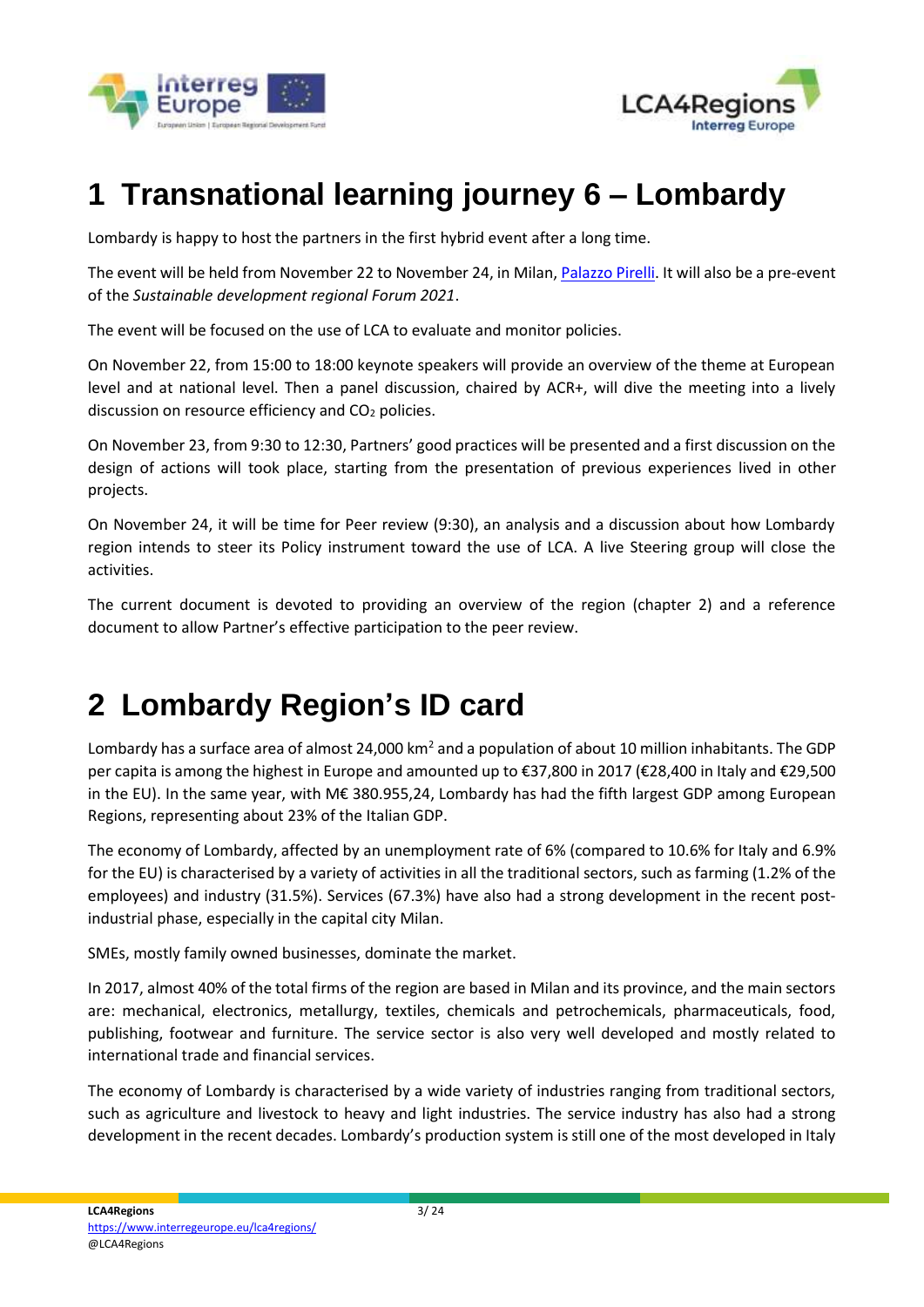



and Europe: at the end of 2016 there were 74 enterprises per 1000 inhabitants, one of the highest rates of entrepreneurship in Europe.

The Lombardy region is the first manufacturing region in Italy in terms of turnover and added value, and the third one in Europe concerning the number of employees, after Bayern and Baden-Württemberg. The production system gathers approximately 110,000 enterprises employing more than 1 million persons. Lombardy is the leading manufacturing industry in Europe regarding some sub-industries such as manufacturing of metal products (excluding machinery and equipment), textile industries, production of base metals, manufacture of wearing apparel, printing and reproduction of recorded media, wood and products of wood and cork (except furniture).

With 14 universities and many more research centres, Lombardy is the first Italian Region by number of patents registered at the European Patent Register concerning manufacturing technologies.

Lombardy is also the first Italian region by number of patents registered at the European Patent Office (EPO) concerning manufacturing technologies (industrial technologies, metallurgy, mechanical engineering, chemicals, textile).

In the last five years, since circular economy (CE) has moved its first steps in the EU agenda, Lombardy has witnessed many initiatives involving policymakers, enterprises and research centres to especially enhance waste prevention and material recovery. These pioneering, often bottom-up initiatives have been recently framed into a first Roadmap focused on Research & Innovation in CE.

## <span id="page-3-0"></span>**3 Policy instruments**

Lombardy Region is responsible for the design, management and implementation of a high number of policies, programme and plan.

The Directorate Environment and Climate of the Regional Government, who has the responsibility for the LCA4Regions project, identified some of those policy instruments to work on during the project.

Moreover, LCA4Regions team produced an analysis of the typologies of policy tools producible under the regional responsibility and their hierarchical role in the local policy making.

Finally, Lombardy Region decided to focus on a general understanding of the use of LCA in its policies and is trying to carry out a specific focus on the energy efficiency and building sector, with the ambitious objective of internalising into energy efficiency policies the evaluation of other impacts, especially on resources use.

### <span id="page-3-1"></span>**3.1 Hierarchy and Purpose of Regional Policy Instruments**

The life cycle approach can play a role in supporting policies at different scales or hierarchies. This is the reason why we started analysing the peculiarities of the different kinds of policy instruments under the responsibility of the regional government. This analysis is just at a preliminary stage. Here below we present the first results of this analysis: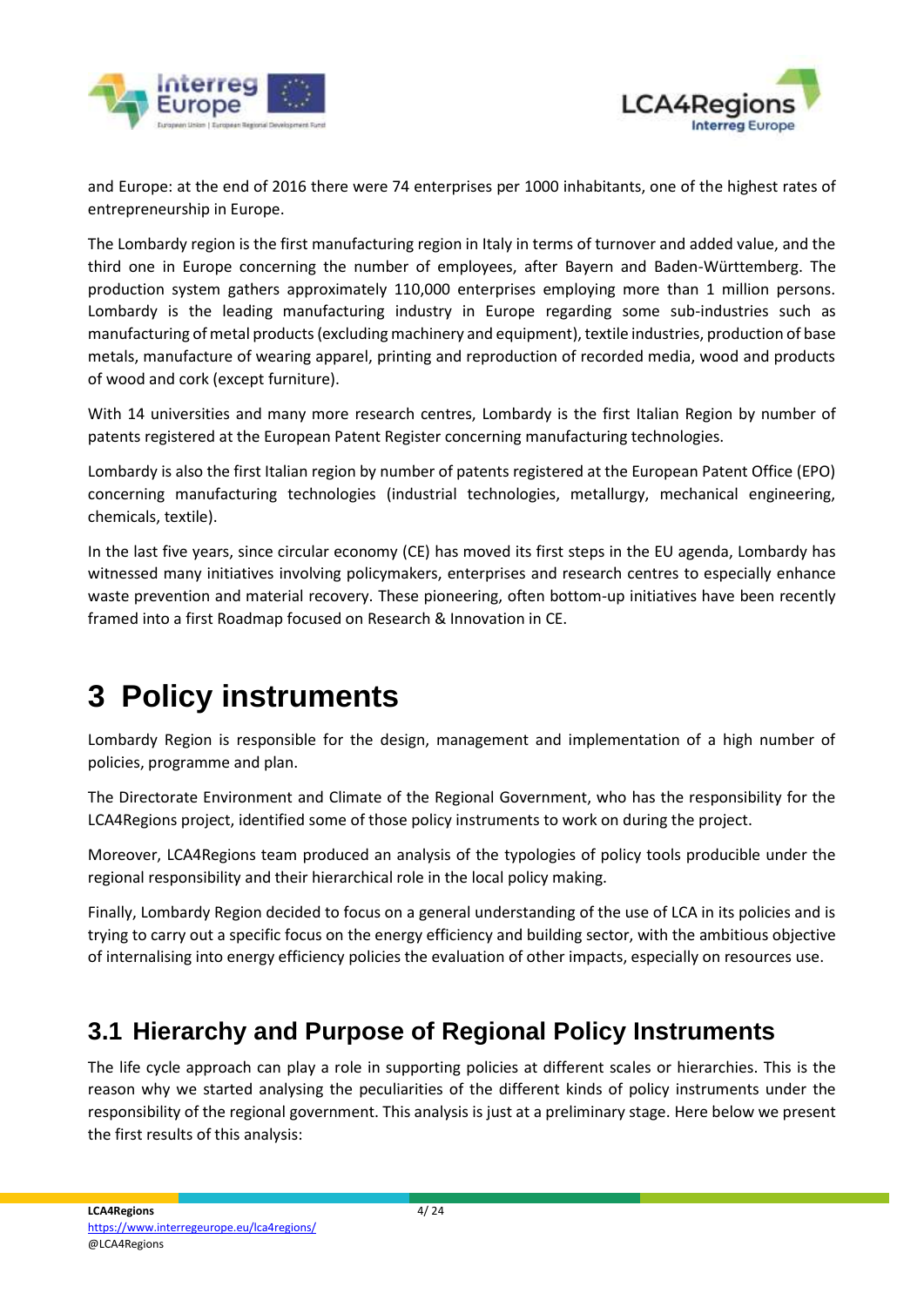



- Regional law. It is approved by the Regional Council. The contents can be policy direction, principles, aims, financial resources, competence.
- Regional regulation. It is approved by the Regional Council or by the Regional Government. The contents are methods and tools for implementing a law (e.g. funding methods).
- Plan or programme. It is approved by the Regional Council or by the Regional Government (as foreseen by the law). The contents are objectives, evaluations state of affairs, actions, monitoring.
- Resolution. It is approved by the Regional Government. The contents are: enforcement of a law; guidelines; approval of tender criteria (later implemented by decree); breakdown of loans; promotion and approval of agreements with other institutions, etc.
- Decree. It is approved by Director or Executive. The contents are: technical clarifications; project approval; approval of calls; resource distribution.

#### **Potential use of LCA**

We would like to understand which can be the role of LCA in supporting all this policy levels, in particular into the energy sector and into the circular economy sector.

Based on the preliminary analysis carried out within the LCA4Regions project so far, the following possible solutions have been identified for the introduction of life-cycle criteria in regional policies (regional laws, regulations, plans/programs, resolutions, decrees):

- selection / prioritization of policy options e.g.: assessment in the life cycle of the environmental impacts avoided thanks to the adoption of various actions, with the aim of defining priority scales of the various options on the basis of the best cost / benefit ratio;
- introduction of eligibility requirements e.g. access to regional planning incentives or implementation plans (e.g. in relation to buildings construction) only with an LCA analysis or if they are demonstrated through LCA-based indicators, minimum environmental and climate impacts in the life cycle;
- regulation on energy efficiency in buildings extension of regulation to sustainable buildings with the introduction of requirements based on LCA-based indicators that consider the impacts of the supply chain, in terms of CO2 produced, consumption of fossil energy and other resources, etc.;
- procedures for evaluating plans (SEA) and projects (VIA) integration of LCA-based criteria among those already provided for the authorization and evaluation measures;
- in the elaboration of new plans, the use of LCA-based tools can be proposed e.g. to characterize some actions, in particular those related to the refurbishment of the public building stock, to evaluate the effects of the plan action taking into account other impacts in addition to those already foreseen (CO2 emissions, reduction of energy consumption, increase in RES) and to correlate them with the elements of scenario and target;
- for monitoring of plans (PREAC, PRIA, POR FESR) possible introduction of LCA-based indicators or methods to complement the monitoring indicators already provided; possible criticalities could be the application of these criteria to existing plans and the collection of the necessary data;
- as part of incentive measures for the refurbishment of the building stock possible introduction of LCA-based criteria that must be satisfied by interventions encouraged in calls and measures such as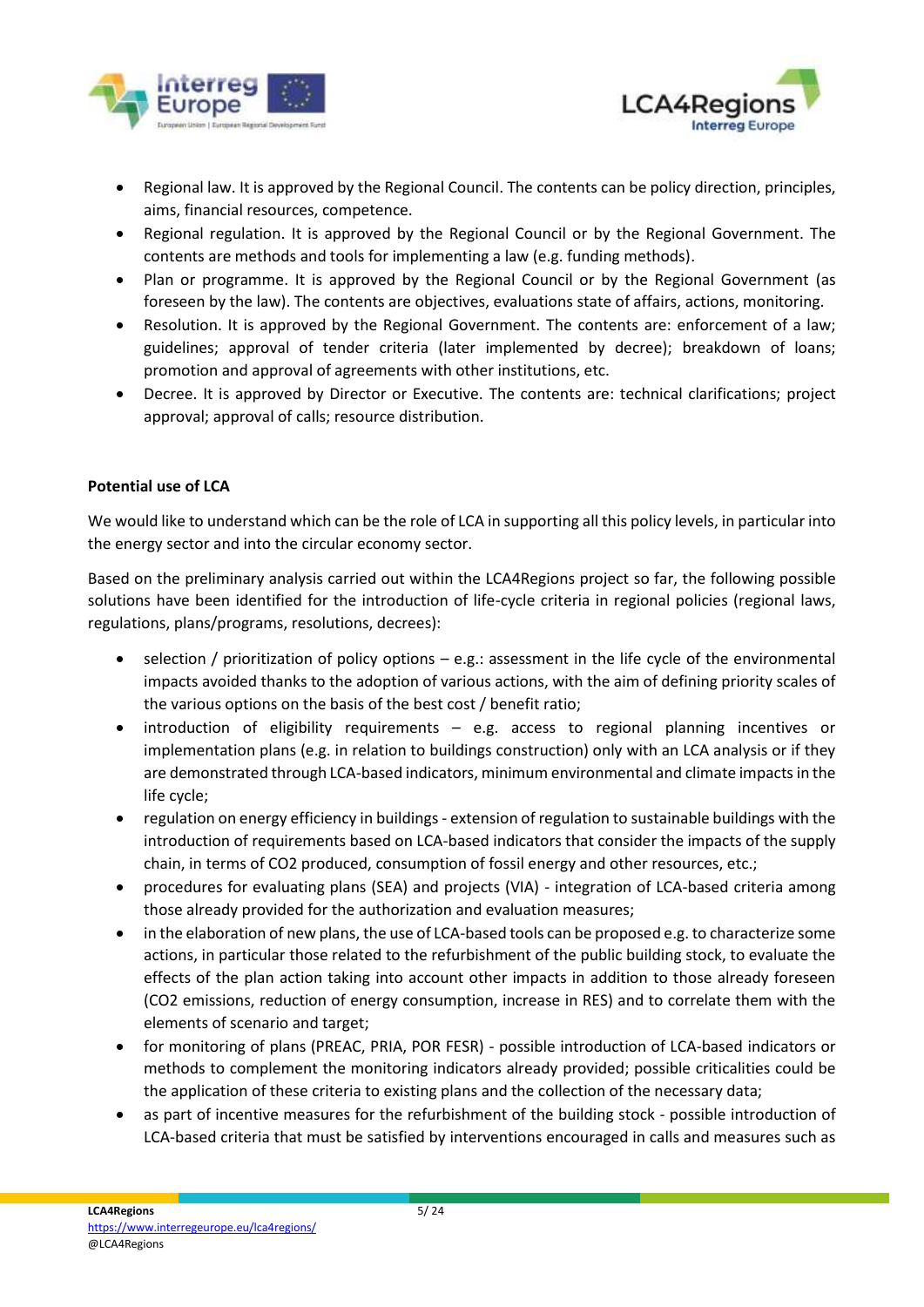



incentive access requirements or as reward criteria  $-$  e.g. threshold values that must be respected (synthetic and easily calculable and comparable), presence of LCA analysis to support projects alongside the energy diagnosis, presence of product certifications for individual components and materials, which is not already mandatorily provided for by the construction CAM and available on the market.

## <span id="page-5-0"></span>**3.2 European Regional Development Fund – Regional Operating Programme (POR FESR)**

This chapter, prepared by RINA for Regione Lombardia as part of the technical assistance in support of the LCA4Regions project, aims to present an initial analysis for the potential inclusion of Life-Cycle (LC) criteria in drafting the Regional Operational Plan for the European Regional Development Fund (POR FESR).

In the current version it is a working text to be shared and discussed with Regione Lombardia, project partners and stakeholders identified as being of interest; the final version will be the basis for drafting the end-ofproject Action Plan, scheduled for mid-2022.

The analysis is divided into two sections, one related to the POR FESR for the period 2014-2020, based on the latest version (n.6) of the Plan approved by Regione Lombardia in September 2020, and one related to the document "Main challenges and priorities for the use of the European Regional Development Fund (ERDF) 2021-2027", approved by Regione Lombardia in February 2021 and on the POR FESR draft version (2.7) of the Programme dated October 2021.

#### <span id="page-5-1"></span>**3.2.1 POR FESR 2014-2020**

The Lombardy Region's 2014 - 2020 Regional Operational Programme (ROP) under the European Regional Development Fund (ERDF) provides investment funds of nearly one billion euros (€970,474,516) with the priority objectives of the Region's economic growth and social development as well as the enhancement of its productive capabilities.

The ERDF ROP promotes a smart, sustainable and inclusive growth model in line with the objectives identified in the "Europe 2020" strategy and with the regional government's development policies promoting the competitiveness and sustainability of its businesses and the entire economy of the Region.

The ERDF ROP strategy lays emphasis on building an economy which uses resources efficiently, guides the development of new technologies and processes, and underpins Lombardy companies' competitive advantages by making use of EU-wide networks, in line with the flagship initiative entitled "A resourceefficient Europe".

#### **Where LCA could have been used: some hints for the future programming period**

The POR FESR 2014-2020 of Regione Lombardia is divided into 6 priority Axes, in turn made up of Specific Objectives; for each Specific Objective a series of Actions and Indicators are identified for monitoring the implementation of the Plan.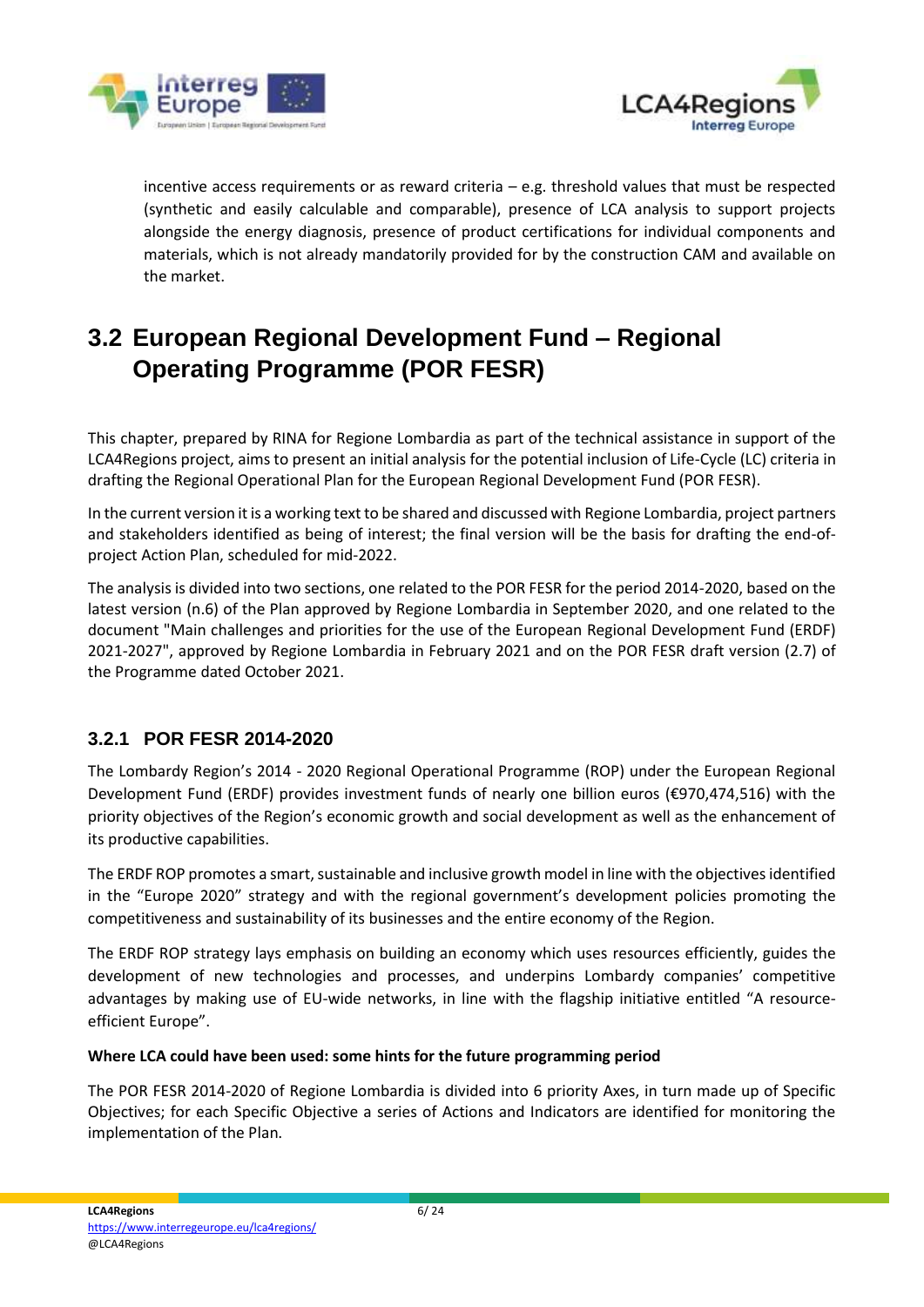



#### Axis I - Strengthen research, technological development and innovation

- in the specific objective "Support for the economic enhancement of innovation through the experimentation and adoption of innovative solutions in processes, products and organizational formulas", possibility of supporting research through LC tools especially aimed at increasing the degree of circularity and the reduction of environmental impacts in the production chains and in the production and use of energy with particular reference to residential / tertiary buildings;
- possibility of maximizing the exploitation of LC skills generated in R&D projects co-financed by the European Commission through other programs, e.g. Horizon 2020 in the period 2014-2020 and Horizon Europe for the period 2021-2027, in particular by facilitating the exchange of experiences especially among companies in Lombardia and Italy in general;
- in the specific objective "Creation and consolidation of micro, small and medium-sized enterprises", and in particular in the action focused on "emerging industries with high market potential (e.g. green economy, eco-innovation, low-carbon economy", possibility to focus the support to SMEs in the realization of LC analysis of organization / process / product aimed at the adoption of environmental management systems and at the realization of improvement interventions aimed at reducing the impacts;
- in the action "Support for the implementation of complex research and development projects on a few relevant thematic areas", potential inclusion of LC issues, circular economy and reduction of environmental impacts in the life cycle (possibly limited to key sectors for Regione Lombardia economy) among the relevant thematic areas;
- in the action "Strengthening and qualifying the PA demand for innovation through support for precommercial public procurement and innovation procurement actions", possible addition of actions aimed at public procurement with a reduced environmental impact in the life cycle, with the ''objective of stimulating PA supplier companies to carry out LC analyzes of their processes and implement improvements"; the final objective, in the medium-long term, could be the introduction of a reward (or even an obligation) for suppliers who intend to qualify as suppliers of the regional PA;
- possible additional indicators: n.a.

#### Axis II - Improving access to information and communication technologies, as well as their commitment and quality

- no particular potential for the introduction of LCA criteria, except for the possible introduction of minimum criteria relating to the materials used for the construction of the communication infrastructures;
- possible additional indicators: number of projects, assigned budget, avoided environmental impact (in terms of GHG emissions and other impact categories in the life cycle) thanks to the communication infrastructures with sustainable materials / solutions supported through this Axis.

#### Axis III - Promote the competitiveness of small and medium-sized enterprises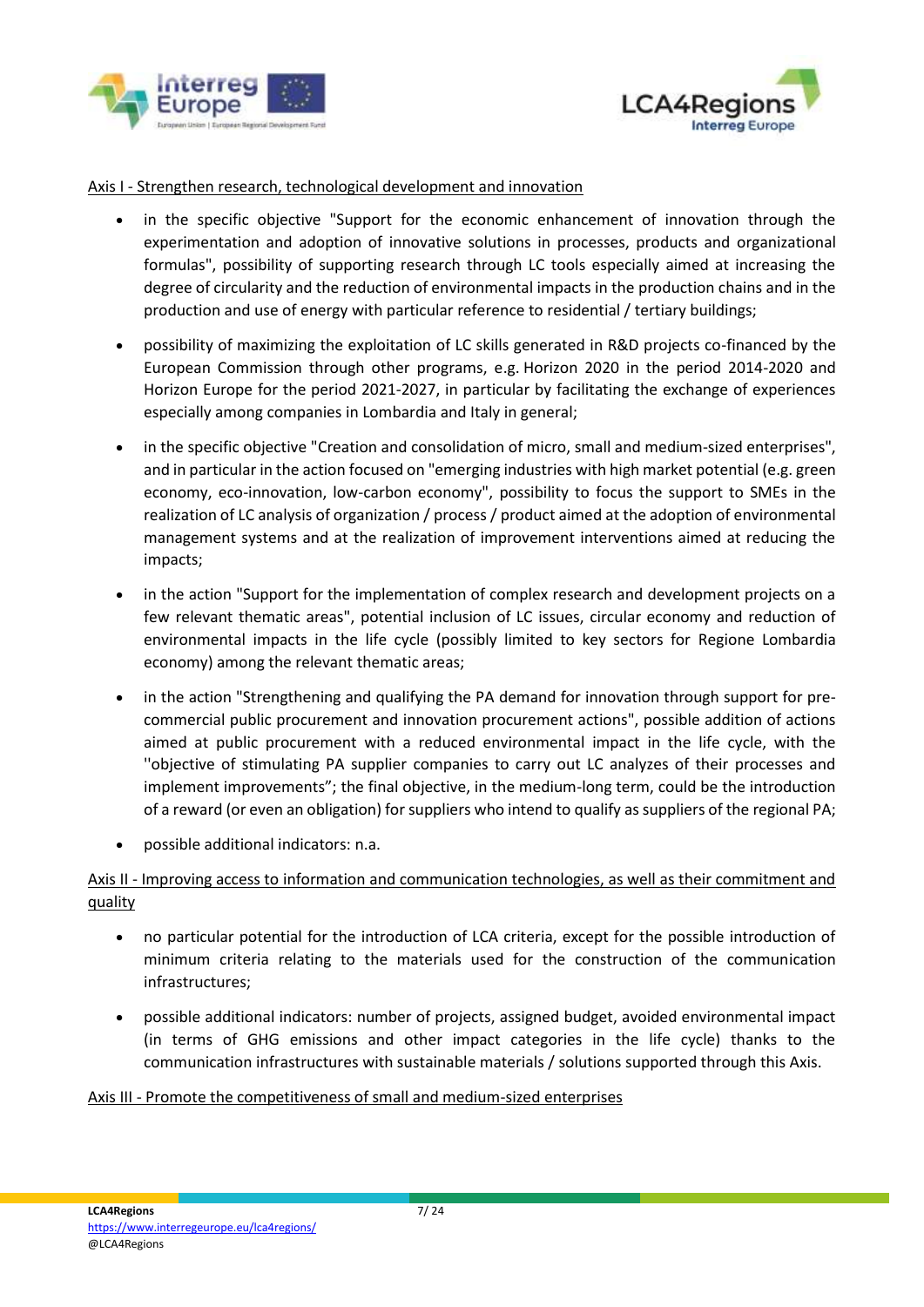



- in the specific objectives "to develop and implement new business models for SMEs" and "support the creation and expansion of advanced capacities for the development of products and services", possibility of including among the new business models and advanced skills also aspects related to the increase in the degree of circularity of the production context through life cycle analysis and improvement interventions following the analysis;
- in the action relating to the "relaunch of the investment propensity of the production system", possibility of inserting specific support for investments in plants / systems / machinery characterized by particularly high environmental performance in the life cycle or intrinsic in the production process or in the possible supply of services to third parties;
- in the action on "promotion and accompaniment for the use of innovative bond finance for SMEs", the possibility of also considering the potential support linked to "green bonds", "ESG-linked bonds" which provide for the execution of an environmental analysis in the life cycle for determining the level of sustainability, in compliance with the European Taxonomy for Sustainable Finance;
- possibility of supporting companies in the assessment and subsequent certification according to the applicable UNI-EN-ISO standards of the environmental impacts in the life cycle at the organization or product level with the aim of increasing both access to the "free" market and supply relationship to the PA for which reward criteria and/or obligations could potentially be introduced;
- possibility of supporting aggregation and integration among companies aimed at reducing environmental impacts in the life cycle, e.g. through industrial symbiosis solutions;
- possibility of also supporting the tourism supply chain by reducing the environmental impacts associated with accommodation facilities with their use of energy, water and resources and the means of transporting people;
- possible additional indicators: number of projects, assigned budget, avoided environmental impact (in terms of GHG emissions and other impact categories in the life cycle) thanks to the projects supported through this Axis.

#### Axis IV - Support the transition to a low carbon economy in all sectors

- the specific objectives "Reduction of energy consumption and emissions in companies and integration of renewable sources" and "Reduction of energy consumption in public buildings and structures or for public use" are among the most suitable ones for the inclusion of LC criteria in the entire POR FESR, given the environmental importance of the energy sector, throughout the supply chain, in terms of emissions into air, water and other receptors; the actions already envisaged by the Plan are therefore in principle all in agreement with a reduction of the environmental impacts in the life cycle of the company / building / sector of reference, but the adoption of LC criteria can be further extended and made explicit;
- possibility of inserting LC criteria among those of eligibility / evaluation / rewarding in the context of support for projects to reduce consumption and production of energy from renewable sources, in line with the criterion already present in the form "giving priority to the use of high efficiency "which could be extended to technologies / solutions with low environmental impact in the life cycle;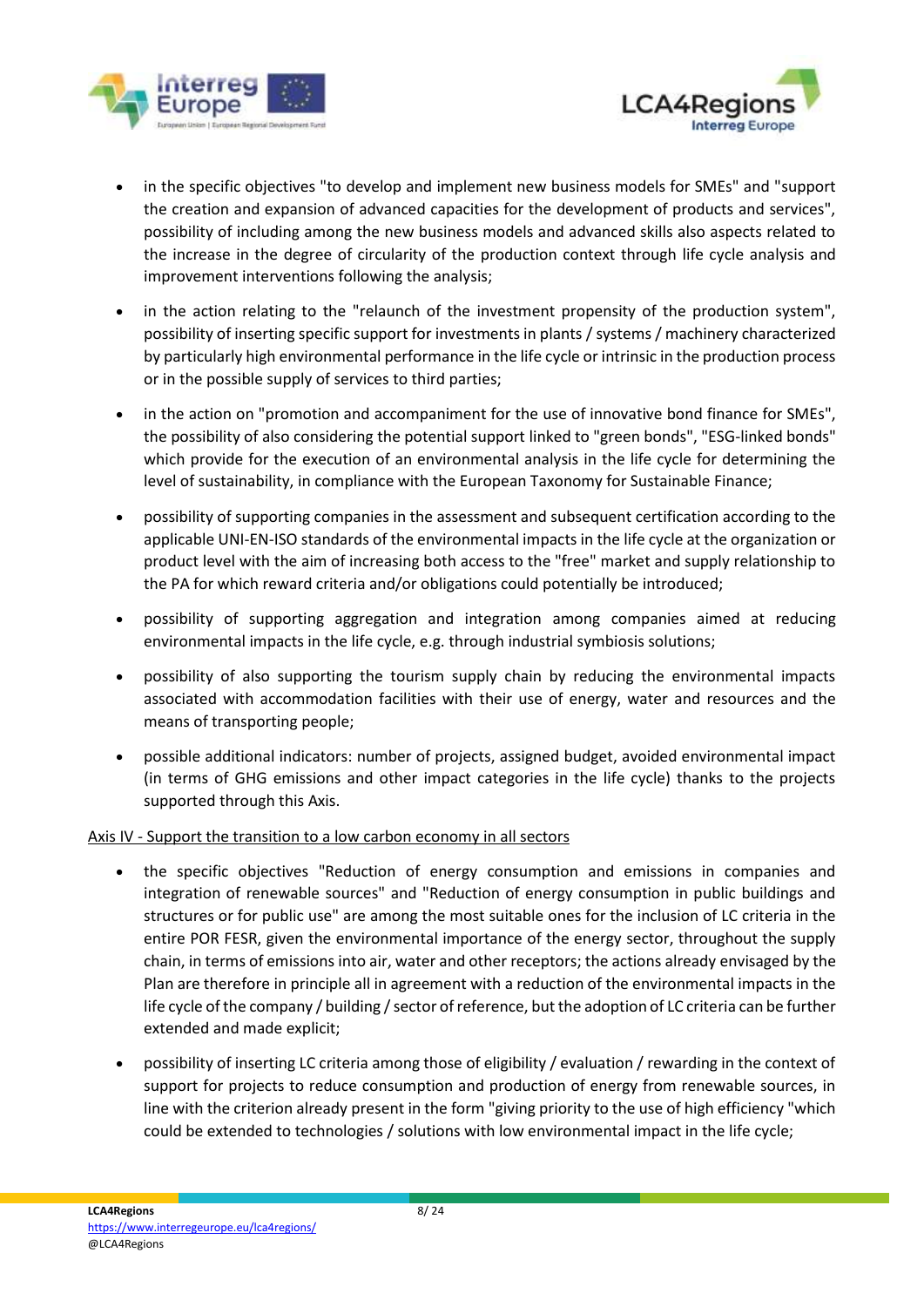



- in the energy refurbishment of buildings and in the possible construction of new buildings, possibility of requesting life cycle analyzes that assess the environmental impacts also in the construction and end-of-life phases of the building as well as in the use phase (e.g. energy consumption); this requirement could also be adopted in a simplified form through the request to use materials / systems characterized by low environmental impact in the life cycle and therefore able to maximize the environmental performance of the building;
- in the actions of sustainable mobility in urban areas, possibility of inserting LC criteria among those of eligibility / selection / reward (e.g. for electric mobility - execution of an LC assessment that considers the impacts of production / disposal of batteries, sources used for electricity production, etc.);
- this axis is closely linked with other regional plans such as PEAR/PREAC and the PRGR, as well as with Axis V of the POR FESR itself linked to "sustainable urban development"; there are therefore margins for the optimization of the actions of insertion of LC criteria according to the purpose, purpose, field of application and timing of each Plan;
- possible additional indicators: number of projects, assigned budget, avoided environmental impact (in terms of GHG emissions and other impact categories in the life cycle) thanks to the projects supported through this Axis, variation of the emission factors in the life cycle for the electricity production, change in total / non-renewable energy needs in buildings, change in total / nonrenewable energy consumption in the life cycle of urban mobility systems, etc.

#### Axis V - Sustainable urban development

- in the specific objective "dissemination and strengthening of economic activities with a social content", the possibility of including among the supported activities those that provide products or services in a sustainable way in their life cycle or that are able to contribute to the reduction of impacts environmental aspects of its customers;
- in the specific objective "supporting the creation and expansion of advanced capacities for the development of products and services", the possibility of including support for companies in the development of solutions aimed at reducing environmental impacts in the life cycle;
- this axis is closely linked with other regional plans such as the PEAR / PREAC and the PRGR, as well as with Axis IV of the POR FESR itself, linked to the "transition towards a low-carbon economy in all sectors"; there are therefore margins for the optimization of the actions of insertion of LC criteria according to the purpose, purpose, field of application and timing of each Plan;
- considering the previous point, most of the indications provided in the comments relating to Axis IV are also applicable to the corresponding actions in the context of Axis V;
- possible additional indicators: number of projects, assigned budget, avoided environmental impact (in terms of GHG emissions and other impact categories in the life cycle) thanks to the projects supported through this Axis, variation of the emission factors in the life cycle for the electricity production, change in total / non-renewable energy needs in buildings, change in total / nonrenewable energy consumption in the life cycle of urban mobility systems, etc.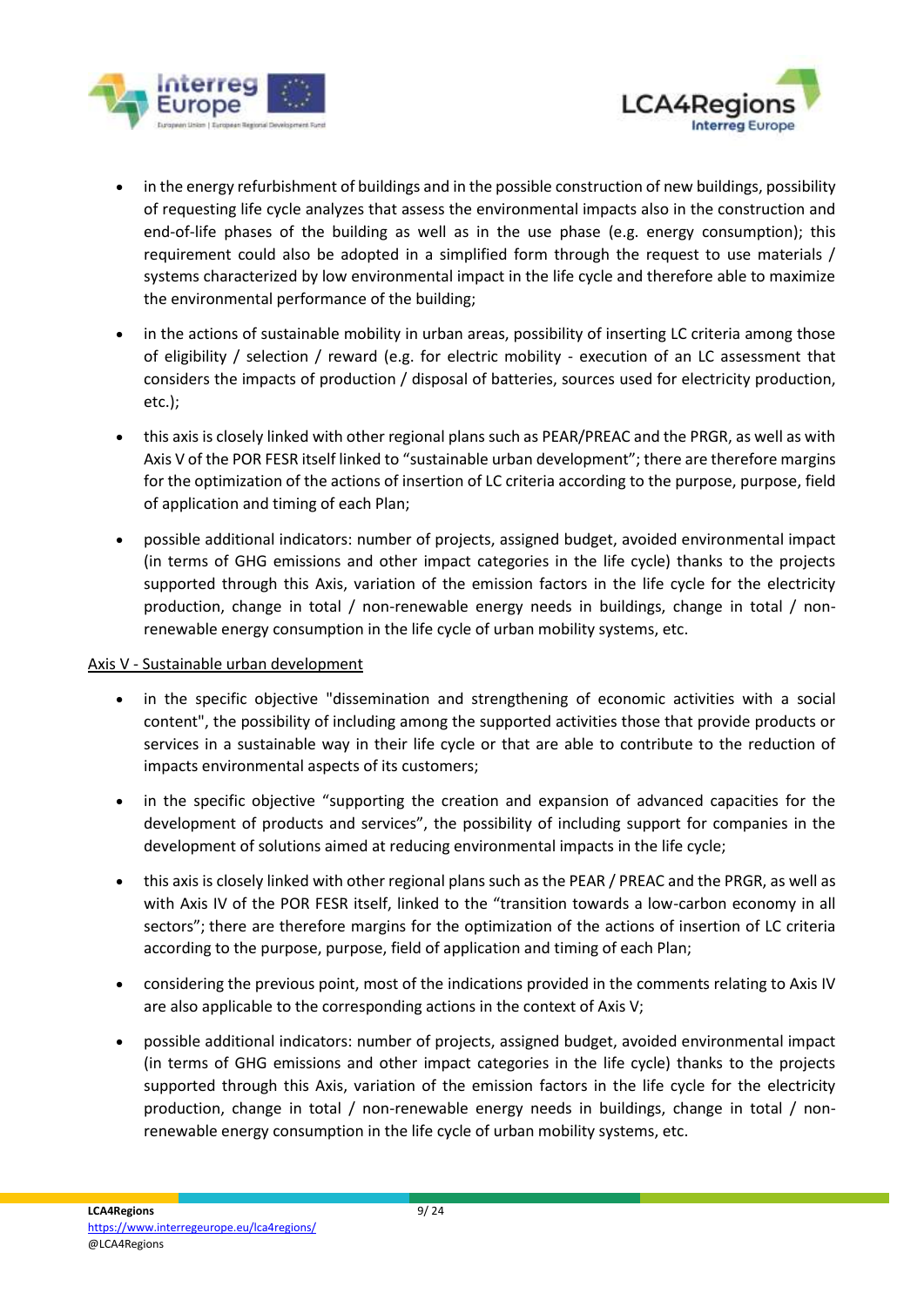



#### Axis VI - Tourism strategy of the Inner Areas

- No particular potential identified for introduction of LC criteria;
- Possible additional indicators: na

#### Axis VII - Technical assistance

- in the specific objective "supporting the execution of the POR", "evaluation and studies" action, possibility to include the provision of technical advice in the field of environmental assessments in the life cycle, in particular in the energy, water and waste sectors, industry, construction and mobility, with the aim of supporting the definition of eligibility, evaluation, selection and reward criteria in the calls published as part of the Plan, to identify the most appropriate LC indicators for monitoring the results and the methodology for their calculation according to the different types of projects as well as, if required, to quantitatively assess the LC impacts avoided thanks to the actions of the Plan;
- possible additional indicators: number of projects, assigned budget, consulting / training hours provided on LC issues, thanks to the projects supported through this Axis.

#### <span id="page-9-0"></span>**3.2.2 POR FESR 21-27**

The development of the POR FESR for the period 2021-27 is currently ongoing, with an advanced draft (number 2.7) available. Being the Programme under development during LCA4Regions project activities, it has already absorbed some of the project ideas, thanks to the dialogue among the Regional Environmental Authority, its technical assistance and the project.

The following paragraphs present an overview of the Programme respectively based on the analysis of the "Main challenges and priorities" and of the current draft programme aimed at identifying the potential areas of insertion of life-cycle aspects; to conclude, a paragraph highlights where LCA is already present in the current draft of the Programme.

#### *3.2.2.1 Main Challenges and Priorities*

The document "Main Challenges and Priorities for the POR FESR 2021-2027" of Regione Lombardia, following an analysis of the regional context of reference also in the light of the COVID-19 pandemic scenario, which includes interesting references to the topic of sustainability, presents three main challenges for Regione Lombardia: the promotion of equality and equity for citizens, the transition towards a model of sustainable development and growth, and the consolidation of the competitiveness and attractiveness of the regional system.

On the basis of these challenges and the priorities defined by Regione Lombardia and the European Commission within the ERDF, 3 Priorities are identified which are in turn divided into a complex of 11 Specific Objectives, in reference to which the following considerations are reported, which are add to those carried out in the previous section regarding the POR FESR 2014-2020. More accurate and detailed evaluations can be made on draft plans more advanced than in this document.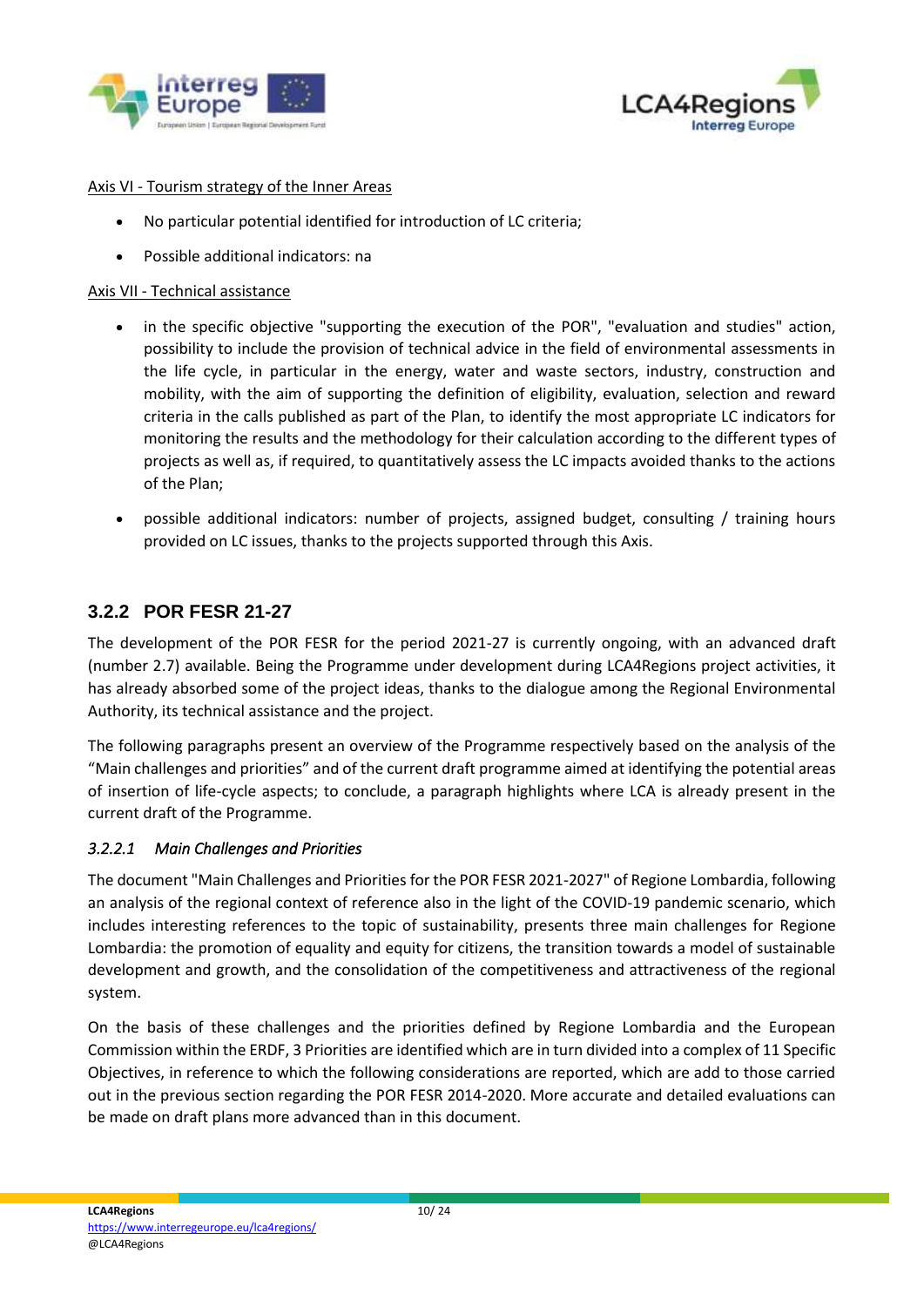



#### Priority OP1 - A more Competitive and Intelligent Europe

- in the specific objective "to develop and strengthen research and innovation capacities and the introduction of advanced technologies", the possibility of supporting specific activities aimed at increasing the level of sustainability in the life cycle of companies / processes / products / services / buildings, the degree of circularity of the regional economy and the development of products / services aimed at reducing environmental impacts from a life cycle perspective;
- in the specific objective "to strengthen sustainable growth and competitiveness and the creation of jobs in SMEs, also through productive investments", the possibility of including support for companies, especially SMEs, which make investments in plants / technologies / properties characterized by particularly high environmental performance in the life cycle;
- in assisting companies towards alignment with the European regulation 2020/852 on sustainable finance, mentioned in the introduction to the document, the possibility of providing particular support in determining the environmental impacts in the life cycle which, in addition to allowing to verify the alignment with the European taxonomy, it also makes it possible to identify opportunities for improving the degree of sustainability in the life cycle.

#### Priority OP2 - A Greener, Low Carbon Europe and in Transition Towards Decarbonization and Resilience

- the specific objectives of this Priority are among those most suited to the inclusion of LC criteria in the entire POR FESR, given the environmental importance of the energy sector, throughout the supply chain, in terms of emissions into air, water and other receptors; all the actions already preliminarily identified in the document are generally in line with a reduction of the environmental impacts in the life cycle of the interested party (company / site / building) but the presence of specific LC criteria and indicators can be strengthened;
- in the specific objective "promoting energy efficiency and reducing greenhouse gas emissions", possibility of including LC criteria among those of eligibility / selection / rewarding for projects, in order to obtain benefits not only in terms of energy and GHG emissions but more generally of overall reduction of environmental impacts, also located outside Lombardia in other phases of the life cycle or attributable to another category of impact with respect to climate change (e.g. in the building sector, also include relative analyzes the materials used for construction or energy requalification and the environmental impacts associated with them, as well as demolition / end of life instead of being limited exclusively to performance, mainly energy, in the use phase);
- in the specific objectives "promoting renewable energy" and "developing intelligent energy storage systems, networks and plants outside the TEN-E", similarly to the previous point, the possibility of supporting projects and actions aimed at an overall reduction of environmental impacts as a priority in the life cycle and not only to the energy and climate change aspects;
- in the specific objective "to promote the transition towards a circular and resource efficient economy", the possibility of providing assistance in identifying supply chain life cycle analyzes that allow the identification of opportunities for the reuse of co-products, by-products and waste as raw materials in other production processes; this support could be added to that already provided for the implementation of energy audits in production companies, to complement the analysis with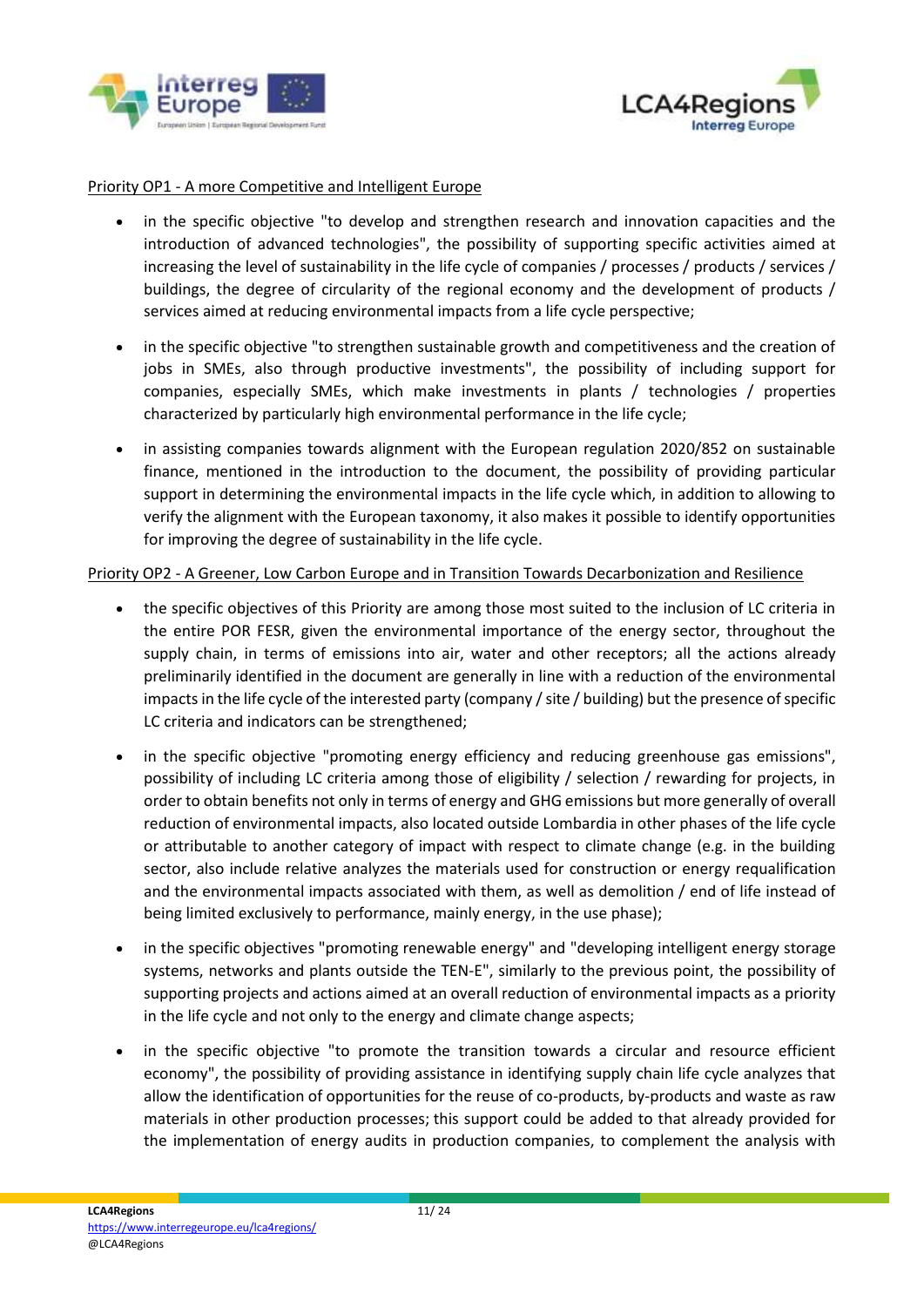



issues not exclusively related to energy and climate change aspects but more generally to the sustainability of the production process;

• in the specific objective "to promote sustainable multimodal urban mobility", as already mentioned in reference to the previous POR FESR, possibility of inserting LC criteria among those of eligibility / selection / reward (e.g. for electric mobility - execution of LC evaluations covering impacts relating to batteries, sources used for electricity production, etc.).

#### Priority OP5 - A Europe Closer to Citizens

in the specific objectives "to promote integrated and inclusive social, economic and environmental development, culture, natural heritage, sustainable tourism and safety in urban areas" and "in areas other than urban ones", the possibility of supporting the tourism sector in reduction of environmental impacts in the life cycle thanks to the reduction of energy, water and material / resource uses and the reduction of waste production and increase in the sustainability of tourist transport.

#### *3.2.2.2 Details on the contents*

As mentioned above, the Programme is articulated into 3 Priorities and in turn into a set of 11 Specific Objectives:

- Priority OP1 A more Competitive and Intelligent Europe;
- Priority OP2 A Greener, Low Carbon Europe and in Transition Towards Decarbonisation and Resilience;
- Priority OP5 A Europe Closer to Citizens.

Lombardy Region has selected a set of actions to focus the insertion of life-cycle aspects. The selected actions are listed below, grouped into main areas of interest:

- Actions on private companies capacities, where the potential inclusion of life-cycle aspects is related on one hand to the maximization of industrial symbiosis and circular economy among different companies, the exploitation of research and development activities being carried out by Lombard companies but also national and international consortia, the provision of support for companies willing to reduce their environmental impact through life-cycle instruments, certification and management schemes; the actions where these aspects could potentially be included are:
	- Action a.i.2. Support for technology transfer between the world of research and Lombard companies;
	- Action a.i.3. Support for the implementation of complex research, development and innovation projects;
	- Action a.i.4. Development and protection of the innovative capacity of the business system;
	- Action a.i.5. Support for the dissemination and consolidation actions of the Lombard Open Innovation approach in innovation ecosystems;
	- Action a.ii.3. Support for the acceleration of the digital transformation process of business models;
	- Action a.iii.1. Support for the development of the internationalization of Lombard SMEs and the attraction of foreign investments;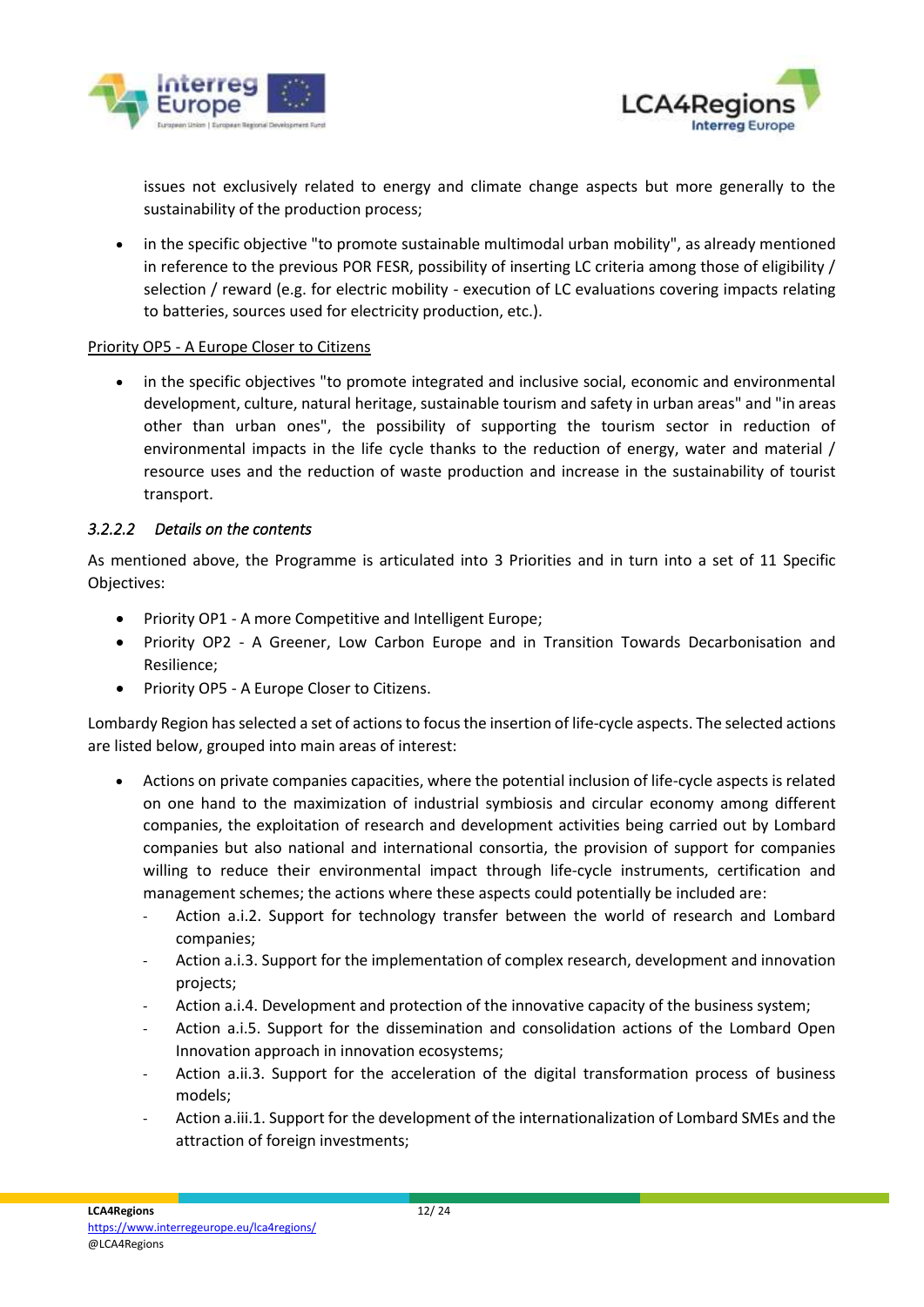



- Action a.iii.4. Support for strengthening networks and business combinations;
- Action a.iii.5. Support for strengthening the attractiveness of the territory;
- Action a.iv.1. Support for the development of skills for the transition and sustainability of businesses;
- Action b.vi.1. Support for the adoption of sustainable production models;
- Action b.vi.2. Industrial symbiosis and closure of the cycle;
- Actions on sustainable finance; linked to the previous actions for the support to Lombard private companies, there are actions more focused on the support in access to credit and investments for local companies, where the stream of activities needs to be aligned with the EU Taxonomy for Sustainable Finance; these actions include:
	- Action a.iii.2. Support for access to credit;
	- Action a.iii.3. Support for investments by SMEs;
- Actions on public assets and overall public sector, which impact either on the capacity of the Lombard Public Administration of supporting the regional economy, or in the increase of the efficiency and sustainability of public assets including mobility-related ones, with a life-cycle perspective; these actions include:
	- Action a.ii.1. Support for the acceleration of the digital transformation process of public services provided by the Public Administration;
	- Action b.i.1. Support for restructuring and redevelopment interventions for the energy efficiency of public facilities and facilities;
	- Action b.i.2. Support for the efficiency of public residential assets;
	- Action b.viii.1. Support for the development of an integrated urban mobility system;
	- Action b.viii.2. Support for the development of innovative information and accessibility systems;
	- Action b.viii.3. Support for sustainable mobility;
- Actions on energy transition, aimed at supporting private investments in the field of energy efficiency, renewable energy production, energy storage with the ultimate aim of reducing greenhouse gas emissions and other environmental impacts in the life cycle; these actions - which are assumed to be those with the largest potential for inclusion of LC aspects - include:
	- Action b.i.3. Support for the energy efficiency of buildings and production plants of companies;
	- Action b.ii.1. Increase in the production of energy from renewable sources;
	- Action b.ii.2. Support for the diffusion of energy communities;
	- Action b.iii.1. Development of energy accumulation and storage systems and district heating and cooling systems;
- Actions on territory cohesion, more focused on social topics but that can also include some references to environmental and life-cycle aspects; these actions include:
	- Action e.i.1. Support for living in urban areas also by enhancing / recovering green spaces and for socializing;
	- Action e.i.2. Support for economic and community development in urban areas;
	- Action e.i.3. Support for school inclusion in urban areas;
	- Action e.i.4. Strengthening and promotion of the social-health and social-assistance service in urban areas;
	- Action e.i.5. Support for the governance of the urban strategy;
	- Action e.ii.1. Support for the redesign of citizenship services in inland areas;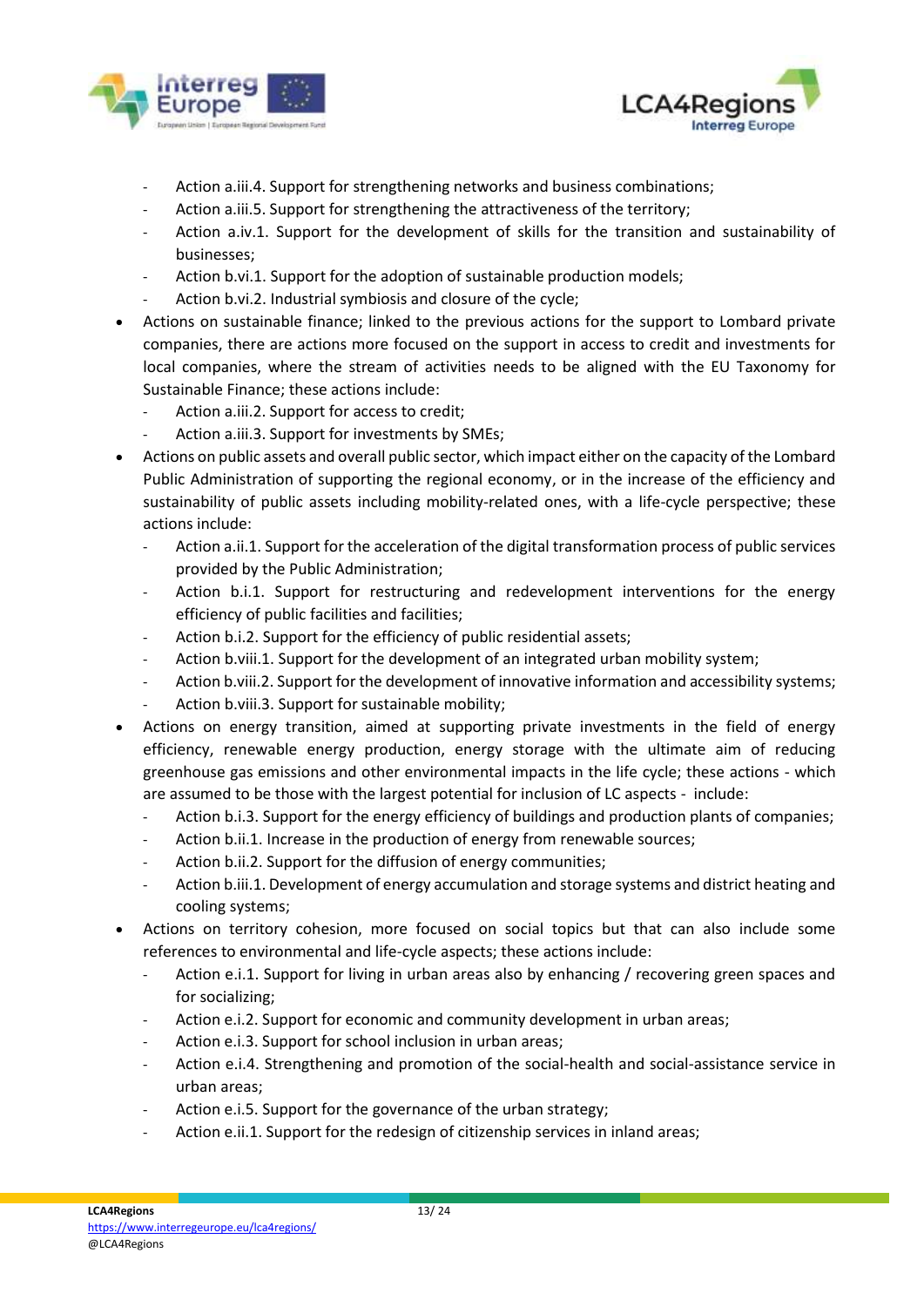



- Action e.ii.2. Support for the strengthening of local economic systems in inland areas;
- Action e.ii.3 Sustainable and integrated enhancement of the territory and of the building, natural, cultural and historical-artistic heritage of the internal areas.

#### *3.2.2.3 Life cycle approach is already present into the current version*

As mentioned above, being the new version of POR FESR 2021-27 under development during the LCA4Regions project activities, life-cycle criteria have already been included in some of the Priorities and Specific Objectives.

In particular, LCA is explicitly included in the current POR FESR draft in four actions, quoted below.

#### **Priority - A Greener, Low Carbon Europe and in Transition Towards Decarbonization and Resilience**

Specific objective:

- a.i) Promote energy efficiency and reduce greenhouse gas emissions
	- o Action b.i.1. support to refurbishment interventions for public buildings and structures. The action can support:

[...] use of construction techniques, materials or components that in the Life Cycle allow the minimization of environmental impacts.

#### **Priority - A more competitive and intelligent Europe**

Specific objective:

- a.i) Develop and strengthen research and innovation capacities and the introduction of advanced technologies:
	- o Action a.i.4. Development and protection of the innovative capacity of the business system The action can support:
		- [...] access to advanced services for innovation, such as [...] Life Cycle Analysis.

#### **Priority - A greener, low carbon emission Europe in transition towards decarbonization and resilience**

Specific objective:

- b.vi) Promote the transition to a circular and resource efficient economy:
	- o Action b.vi.1 Support to adoption of sustainable production models "realization of process innovations for the introduction of international green standards in all phases of the life cycle of products"
	- o Action b.vi.2. Industrial symbiosis and closure of the cycle.
		- The reduction of environmental impacts, from a production territorial system perspective, is supported with actions aimed at overcoming operational, system and supply chain barriers for the implementation of the circular economy in SMEs.

Specifically, this action may consist of: the design and management of integrated supply chains and public-private partnerships that facilitate adherence to sustainable production and service processes, according to the **"Life Cycle Thinking"** approach.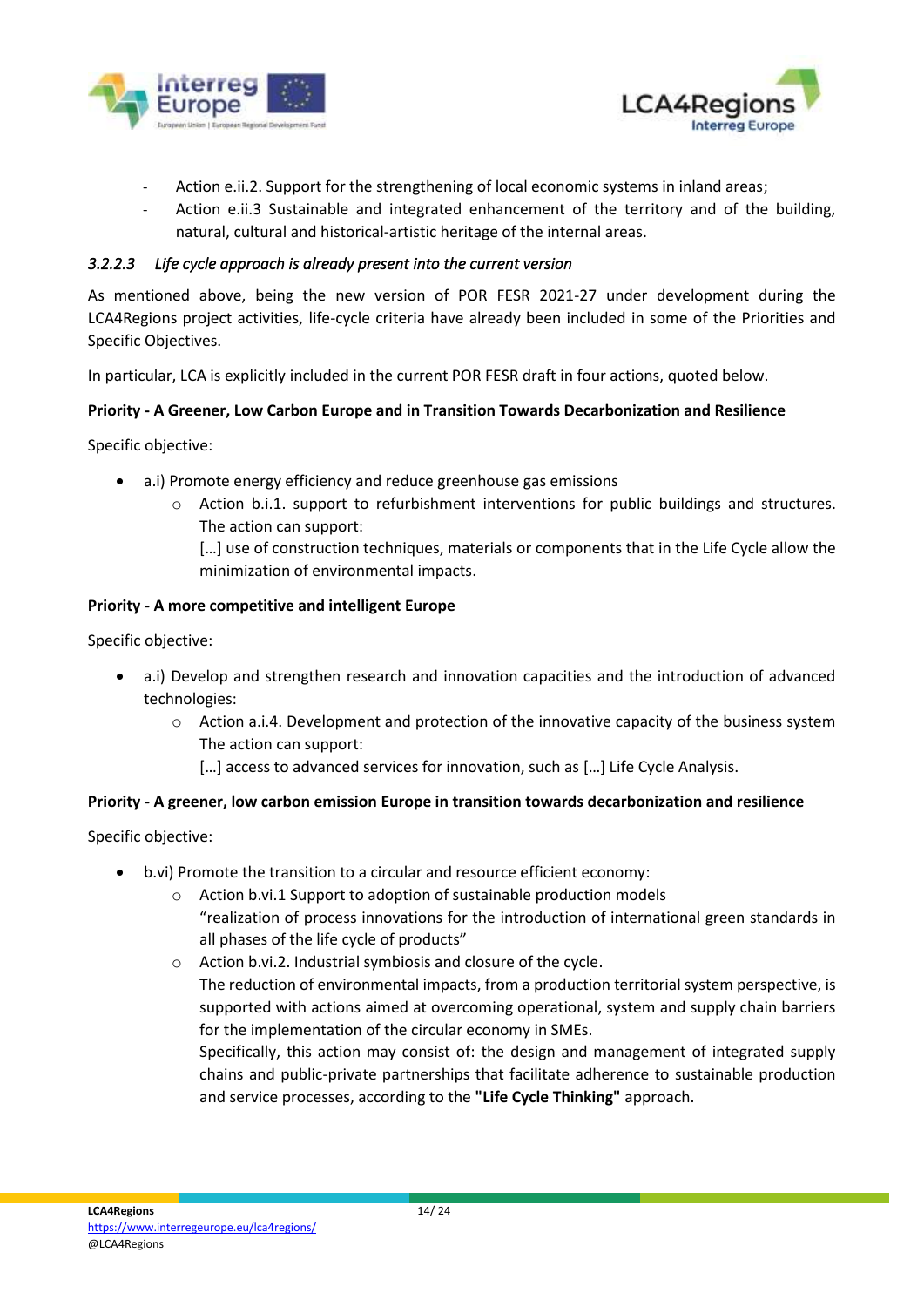



### <span id="page-14-0"></span>**3.3 Regional Programme Energy, Environment and Climate**

This programme, named PREAC (Piano Regionale Energia Ambiente Clima) is currently under development and the related activity has just begun. It is one of the potential targets of the LCA4Regions project actions, in particular to integrate the positive contribution of LCA in definition and implementation of this policy tool.

The "Act of Addresses" for the redaction of the PREAC starting from the previous PEAR (Piano Energia Ambiente Regionale, Regional Energy Environmental Plan) has been approved by the Regional Council on November 24<sup>th</sup> 2020. Moreover, on August 9<sup>th</sup>, 2021 the DG for Environment and Climate has approved the the list of competent subjects in environmental matters and the territorially interested entities called to participate in the Environmental Assessment Conference (VAS) for the PREAC. The first evaluation conference based on the scoping document currently being drafted will be carried out by the end of 2021.

The PREAC will design the stages of a path that will lead Lombardy to be a region with net zero emissions by 2050, resulting from the reduction of GHG emissions and of the absorption of soil, forests, natural wells, etc. and in a leading position in the commitment to implement climate policies and in the development of a competitive and sustainable economic system.

Since the Italian national context is characterized by fiscal leverage and market dynamics far beyond regional competences, Lombardy Region actions will focus on an increase in the value of its territory based on four main guidelines:

- reduction of energy consumptions by increasing efficiency in the final use sectors;
- development of local renewable sources and promotion of self-consumption;
- growth of the production system, development and funding of research and innovation at the service of decarbonization and the circular economy;
- adaptive and resilient response of the Lombard system to climate change.

In the frame of the above listed priorities and in line with the indications of the Integrated National Plan for Energy and Climate, the technologies expected to provide the most significant contribution to the Plan objectives are:

- in the residential and tertiary sector (public and private), the energy refurbishment of existing buildings and the construction of new buildings according to the NZEB concept, the increase in heat pump air conditioning, the efficiency of electrical users and lighting systems/existing air conditioning, but also the creation of energy communities customized to local needs and resources;
- in the industrial sector, the efficiency of production processes in line with the Best Available Techniques, the recovery of waste heat, the use of high-efficiency electric motors, the spread of cogeneration in production contexts, the construction of industrial parks according to criteria of industrial symbiosis, as well as the greater diffusion of energy audits and environmental/energy management systems pursuant to ISO 14001 and 50001;
- in the transport sector, the increase in the number of electric vehicles or vehicles working with alternative fuels (biofuels, hydrogen) and the enhancement of public transport and alternative modes of transport;
- in the agricultural sector, the valorization of wastes and by-products, the rationalized use of fertilizers and agricultural practices characterized by lower greenhouse gas emissions;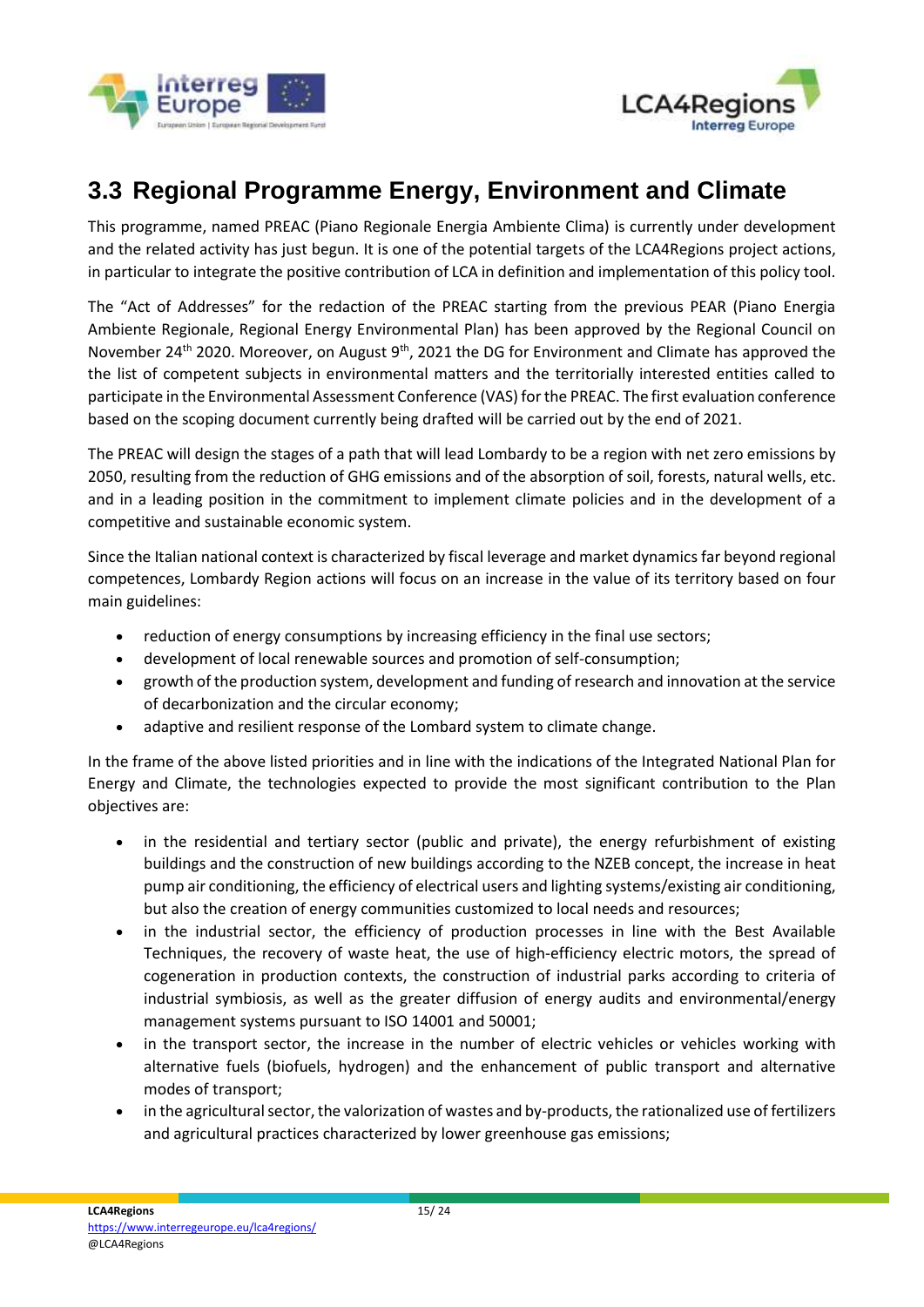



- in energy infrastructures, the development of low-enthalpy district heating systems, the requalification/expansion of the electricity transmission and distribution networks, the construction of energy storage systems, the installation of electric vehicle charging infrastructures and alternative fuel distribution networks;
- in the field of renewable energy sources, the increase in the production of energy from solar, wind, hydroelectric, geothermal and biomass.

In this context, the preliminarily identified opportunities for inclusion of life-cycle aspects are:

- potential use of LC-based criteria to compare different plan actions and/or to monitor their effects after implementation;
- introduction of minimum LC-based thresholds for selected technologies (e.g. referring to the unit of energy produced in case of power generation, to distance travelled in case of mobility, for unit of area in case of buildings, etc.)
- introduction of minimum LC-based requirements for access to selected public tenders (linked to green public procurement topic) or for certain business categories.

## <span id="page-15-0"></span>**3.4 Waste Management Regional Programme**

The Waste management regional programme is under development in these days. The new version of the programme will be delivered at the beginning of spring 2022.

This new programme is also called Toward Circular Economy Plan, because it presents new approaches and contents, such as sections dedicated to special waste, waste prevention, packaging, asbestos and because it doesn't intend just to deal with waste management, but also with different crucial activities in doing circular economy, across all the value chain.

A summary of the current version of the programme and of the parts of major interest for potential use of LCA is presented below.

#### **Introduction**

- Regulatory framework;
- Summary of the previous programme monitoring reports;
- Analysis of the current regional situation of Municipal waste and special/industrial waste;
- The analysis of special waste is more complex in relation to the large quantities produced and the fact that their management is subject to the rules of the "free market". The evaluation of special waste must pay particular attention to waste that is still destined for disposal and which, due to their characteristics, can be recovered. The objectives of the regional programming and policy action involving special waste should be aimed at boosting a waste management which complies with the EU hierarchy. Moreover, the analysis will also evaluate the objective of a self-sufficiency in treatment, possibly highlighting the system deficiencies for particular categories of waste. The programme would also like to identify specific actions for prevention, such as the widespread use of by-products, and specific production sectors on which it is possible to intervene to reduce production and the dangerousness of the waste produced.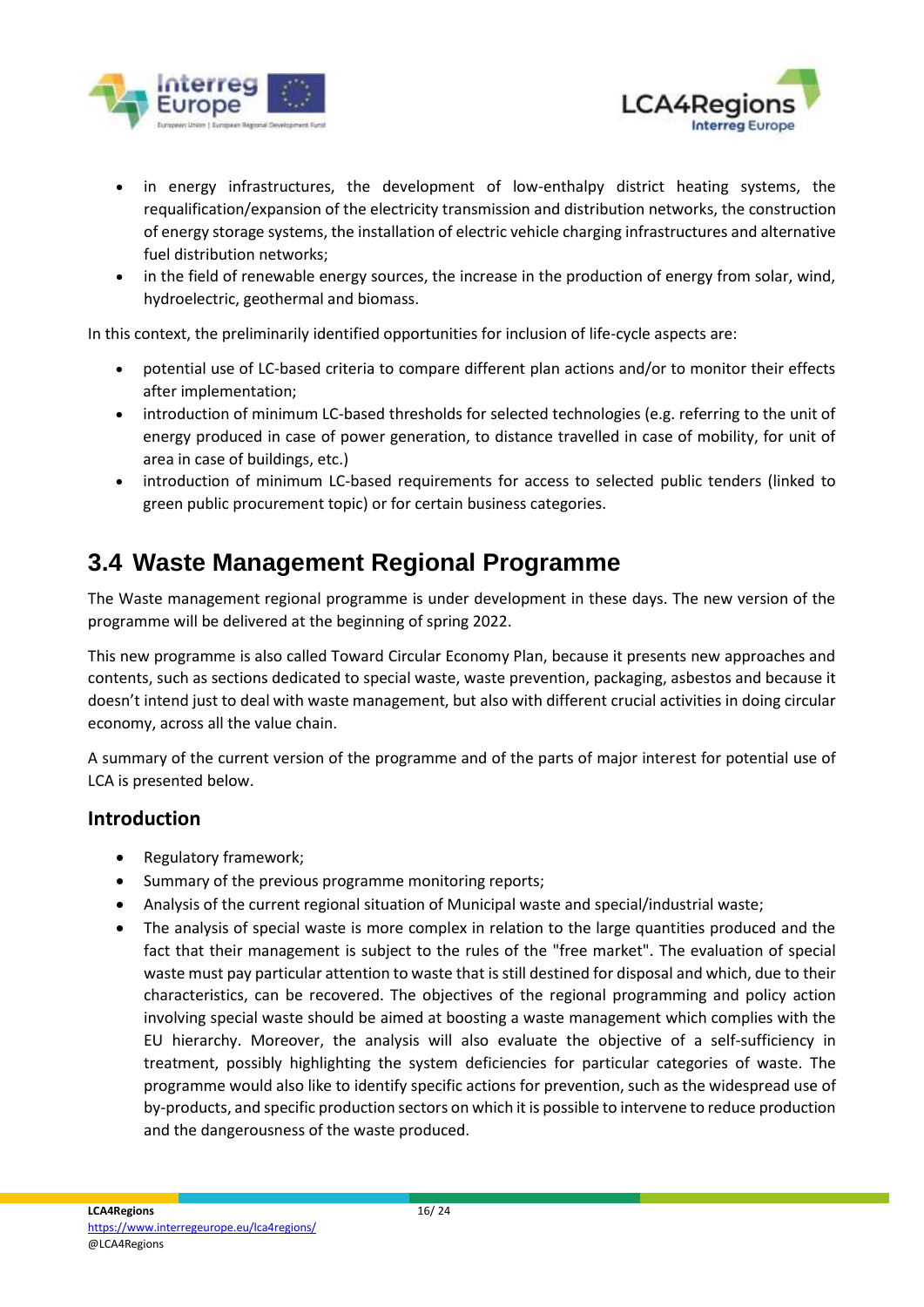



### **Planning proposal**

Definition of the variables on which to build future management scenarios - urban waste:

- Production of Urban waste:
	- o Separate collection objectives;
	- o Criteria for defining the new collection and recycling objectives;
	- o Minimum standards for the provision of services and results to be achieved;
- The expected waste streams;
- Plant scenarios:
	- o Inertial scenario;
	- o Objective scenario;
	- o Optimized scenario.

Definition of the variables on which to build future management scenarios - special waste:

- The production scenarios;
- The management scenarios:
	- $\circ$  Identification of treatment needs for special waste for which the regional treatment system is deficient;
	- o Development of management scenarios.

Focus on particular categories of waste and management guidelines - urban waste:

- Organic waste;
- Bioplastics;
- WEEE;
- Plastic;
- Textiles;
- Bulky waste;
- Vegetable oils.

Focus on particular categories of waste and management guidelines - special waste:

- End of life vehicles, in particular car fluff and tires;
- Medical waste;
- Mineral oils used;
- Construction and demolition waste;
- Decaying waste from incineration plants;
- Slag from smelting processes (steel mills and foundries).

#### **The waste prevention program**

Urban waste - Waste prevention from a circular economy perspective:

- The waste prevention actions promoted by the Lombardy Region in the 2014-20 planning;
- The areas of action of the 2022-27 regional prevention program;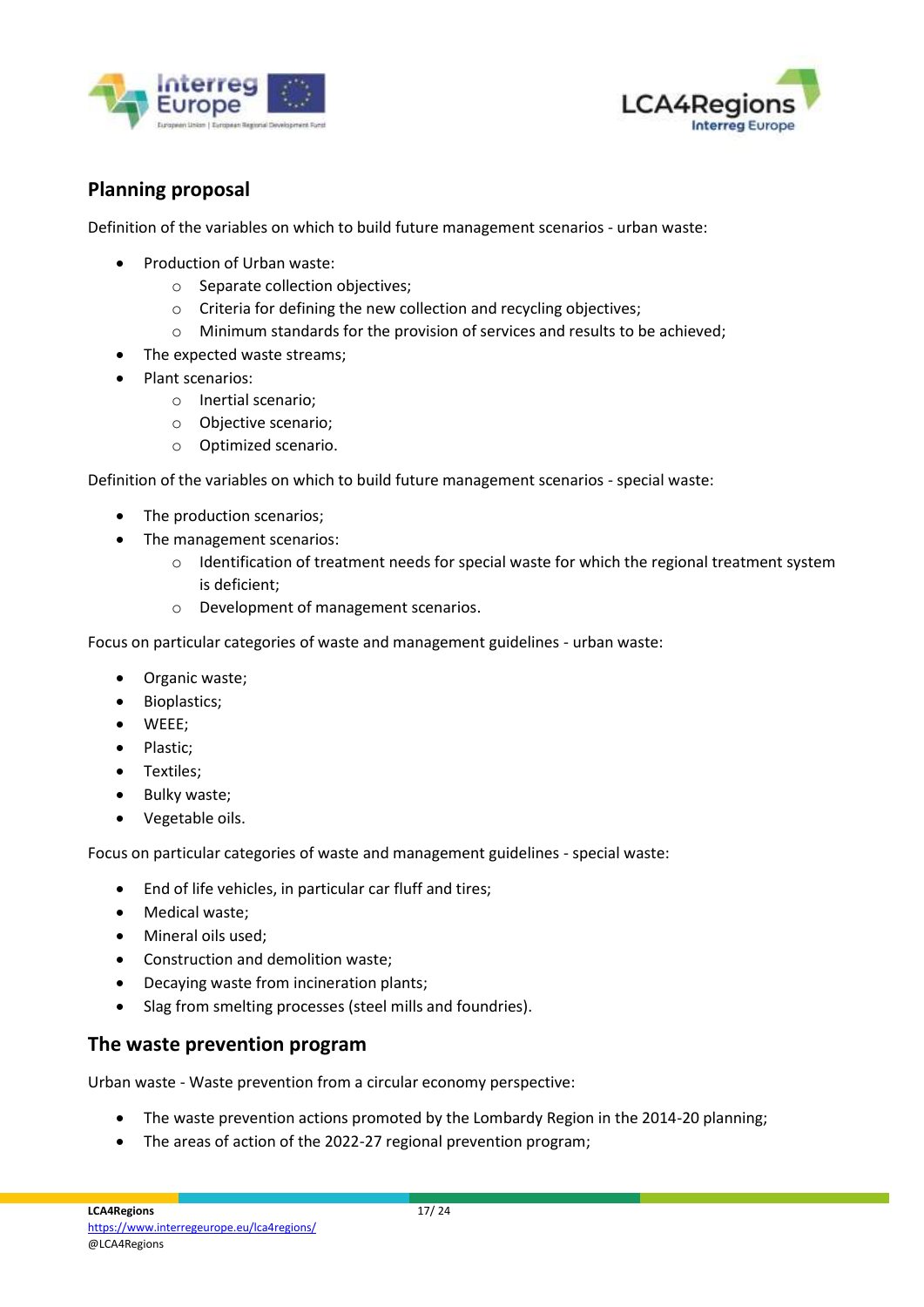



- The Regional Food Waste Prevention Plan 2022-27;
- The regional plan for reuse, prevention of single use and microplastics 2022-27;
- Reuse and Repair Centers and Network.

Special Waste: Management and prevention of special waste and circular economy policy:

- Framework and state of the art;
- What strategies for the circular economy?;
- European strategic and legislative framework;

#### Tools and Actions:

- Actions for training and communication;
- Actions in support of prevention;
- Actions to maximize recovery and recycling;
- Actions for the optimization of plant management;
- Actions to minimize landfill disposal;
- Actions to support governance and regulatory aspects;
- Actions to support research and innovation.

#### **Sludge management program**

Indications for correct management and possible minimization activities.

Sludge management technologies aimed at material and energy recovery:

- Agronomic use:
	- o Spreading on agricultural soil;
	- o Composting;
	- o Anaerobic co-digestion;
	- o Production of corrective products;
	- Technological options based on heat treatments:
		- o Mono-incineration and co-incineration;
		- o Other heat treatment options.

#### **Packaging waste management program**

The management of packaging waste:

- Packaging prevention;
- Regional objectives:
	- o Objectives for prevention;
	- o Objectives for collection and related optimization:
		- Intercepted quantities;
		- **■** Improving the quality of collections;
	- o Recycling targets;
- Evaluations on the need for new systems for the recovery of packaging;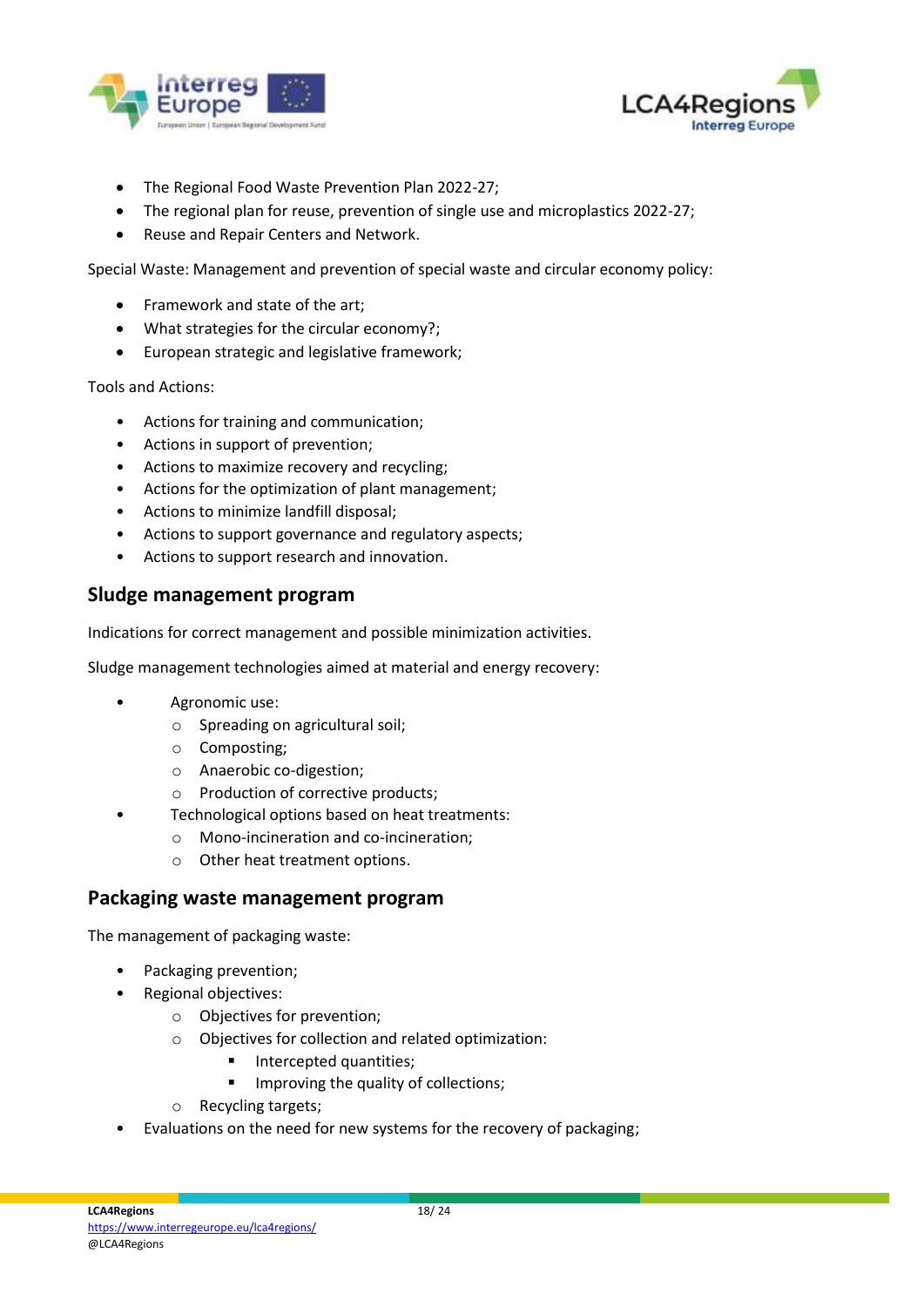



Tools and actions for achieving these objectives.

# <span id="page-18-0"></span>**4 LCA Experience**

### <span id="page-18-1"></span>**4.1 Waste management programme**

The Life Cycle Approach in Lombardy Region policy making was applied mainly to support the Waste management regional Programme, in particular to support the development of the version of the programme currently in force:

- to evaluate the environmental performance of the municipal solid waste (MSW) management system implemented in Lombardy (see a good practice presented in Semester 3).
- to evaluate the environmental and economic performance of the construction and demolition waste (CDW) management system in Lombardy, to identify recommendations for the regional government in order to maximize resource-efficiency (see a good practice presented in Semester 3).

## <span id="page-18-2"></span>**4.2 Call for Projects on Circular Economy**

In 2021, Unioncamere Lombardia (the association of the regional Chambers of Commerce) and the Regional Government designed a Call for project to boost circular economy transition, called "Call for innovation of circular economy value chains in Lombardy".

This call was devoted to support the SMEs transition to Circular Economy.

Among the criteria set to evaluate the projects presented, one LCA based criterion was introduced: the scoring system to be used in the evaluation of the projects, awarded projects which were supported by a LCA study or a PEF study, coherent with the official "Category Rules", capable of proving the positive impact of the project on the environmental performances of the activity run.

## <span id="page-18-3"></span>**5 The Regional Strategy for Sustainable Development**

Lombardy's "Regional Strategy for Sustainable Development" (hereinafter "Strategy") aims to outline the commitments of the institutions and the socio-economic system, from now to 2030 and then to 2050, in pursuing the aims and objectives of the United Nations 2030 Agenda on Sustainable Development, according to the articulation proposed in the National Strategy for Sustainable Development document. The Strategy contains a series of elements referring to the 17 goals (SDGs) of the 2030 Agenda which refer to future scenarios of regional development in a logic that is as integrated as possible, with a medium-term (2030) and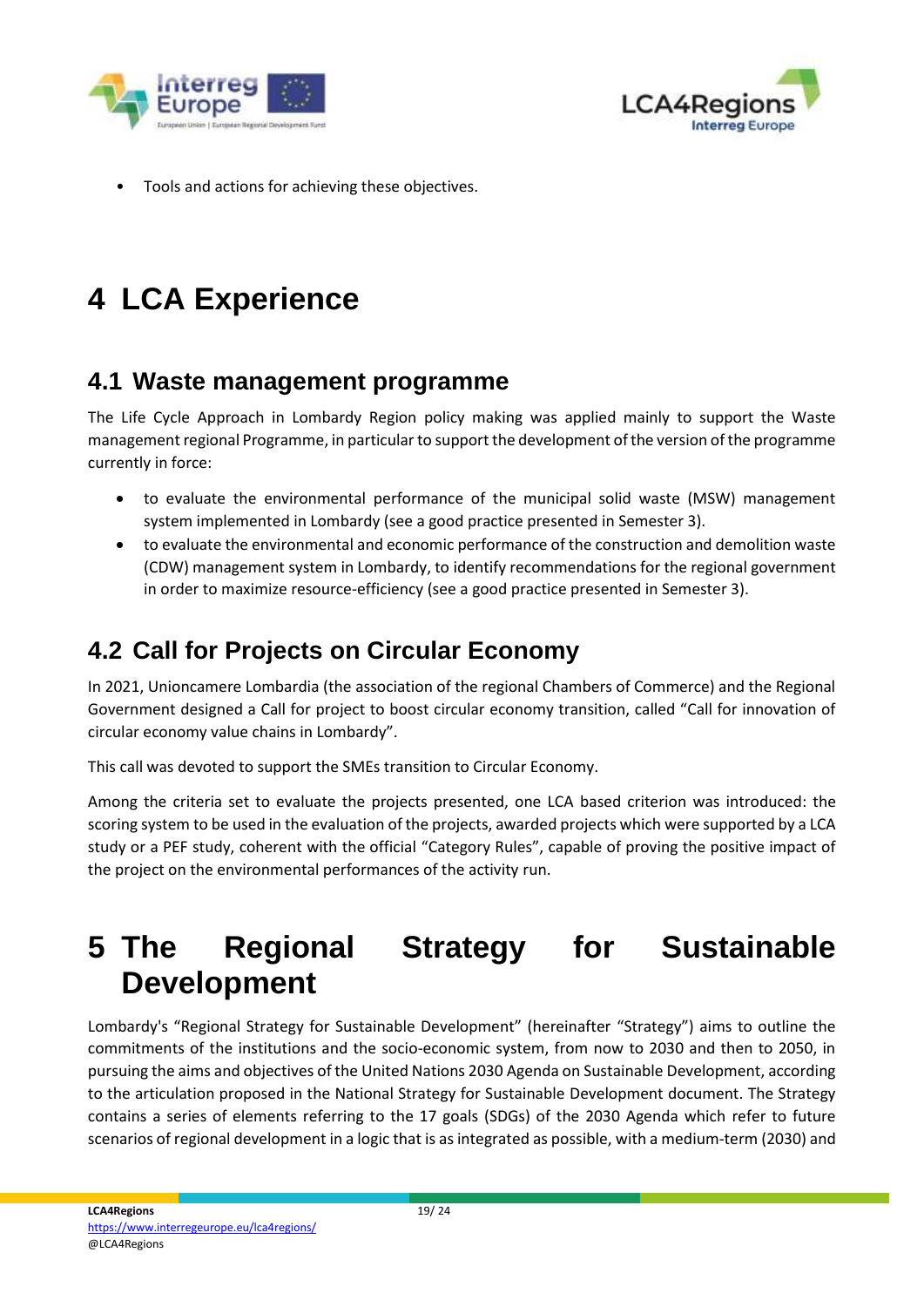



long-term (2050) time horizon. The perspective, the concept is not just to make investments in certain sectors or to allocate more efficient or green resources: it is about changing ways of thinking, behaviours, approaches, systems of values, starting first from individual ones, but with a strong triggering role played by the public administration that, even before proposing financial or regulatory interventions, can act as a forerunner with its own strategic choices towards a new "culture of sustainability". The projection of the Strategy covers a period of thirty years and intends to identify a vision for the future that can resist (and adapt) to changes, to transformations and any discontinuities that may occur in the coming years. It is a question of trying to draw a long-term perspective for a Region, such as Lombardy, which has always wanted to look ahead: some lines of action and, above all, some investments indeed need a really broad scope in order to generate the widest effects.

The Strategy, while deriving - in the state legislative provision - from the Decree Legislative 152/2006 "Environmental regulations" does not refer only to environmental objectives: sustainability, as has been clarified on several occasions both at the level regional and national level, concerns the life of citizens as a whole and considersfully the three economic, social and environmental dimensions. The goals of the Agenda 2030 have the characteristic of being strongly interrelated one another and their respective targets, to be achieved, therefore require a global and transversal commitment.

The starting point remains the positioning of the regional territory, even in a competitive and benchmark logic, with the photography of Lombardy as is, in his current territorial policies and with its current strategic plans and programs, also projected forward, with medium-long term time horizons.

The Strategy is the result of a process of sharing and dialogue with stakeholders, which led to its elaboration starting from the initial document proposal Strategic, formulated by the Regional Council and presented at the 1<sup>st</sup> Regional Forum for the sustainable development (November 2020): in addition to integrating and better aligning the document, taking into account the contributions gradually transmitted, an attempt was made to construct the conditions so that the Strategy can unfold its effects concretely, thus contributing to also provide significant references for the progressive updating of the documents of regional programming, both of general significance (Regional development program and regional financial planning documents), and of sectoral value (Plans e regional sector programs).

### <span id="page-19-0"></span>**5.1 Reference Framework and Strategic Objectives**

The Strategy identifies 5 strategic Macro-areas. The Macro-area closest to the project topics is area n. 4 *Mitigation of climate change, energy, production and consumption*. Each area collects several local/regional objectives, coherent with the Agenda 2030 ones and with the National Sustainable Development Strategy ones. The Strategy provides also a reference framework for each area and objective.

Below, we propose a list of the objectives belonging to the strategic Macro-area 4, which could be in many cases supported by LCA based tools:

- Mitigation of climate change:
	- o Reduce the consumption of energy produced according to new models;
	- o Territorialization and monitoring of policies;
	- o Promote decarbonisation.
- Reduction of emissions in the civil sector, in production activities and in transport: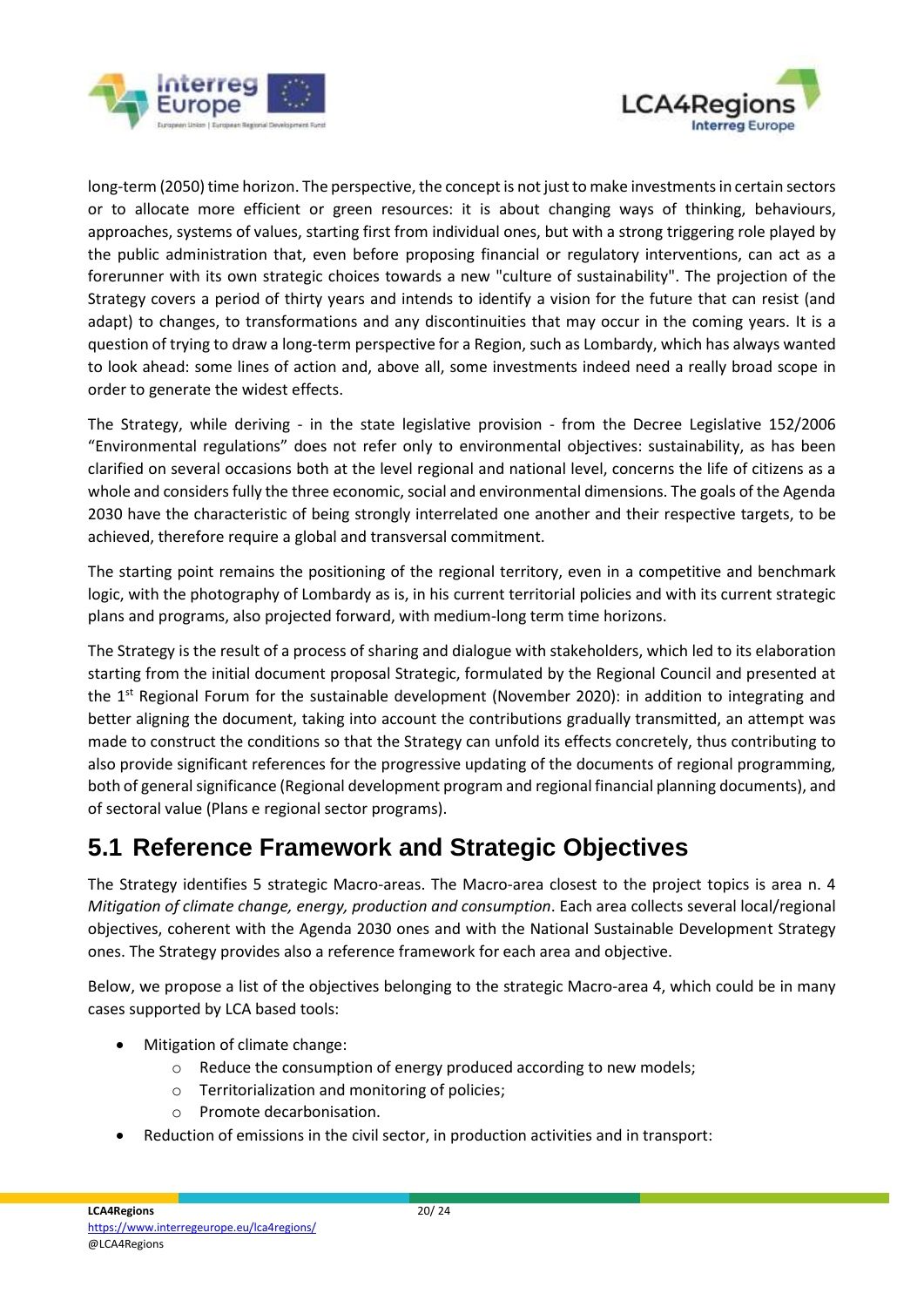



- o Reduce energy consumption in the civil sector;
- o Increase the energy efficiency of the production system;
- o Decarbonising mobility.
- Development of renewable energy sources;
	- o Increase the percentage of RES;
	- o Identify suitable areas and evaluate the production potential of RES;
	- o Developing renewable energy communities;
- Circular economy and sustainable production models:
	- o Promote the circular transformation of supply chains;
	- o Promote eco-innovation processes;
	- o Prepare new implementation and knowledge tools;
	- o Coordinate interventions between different sectors;
- Sustainable consumption models for citizens and the public administration:
	- o Educating for sustainable lifestyles and behaviours;
	- o Developing new tools and best practices.

## <span id="page-20-0"></span>**6 National Recovery and Resilience Plan**

Although not referring directly to a Programme or other policy instrument of competence of Lombardy Region, in the current situation it is not possible to avoid reference to the most important plan under development at Italian national level in the context of the most important programme at EU level, i.e. the National Recovery and Resilience Plan (Piano Nazionale di Ripresa e Resilienza, PNRR or NRPP), part of the Next Generation EU (NGEU) programme.

As widely known the NGEU programme is the  $\epsilon$  750 billion package – of which about half is in the form of grants – that the European Union negotiated in response to the COVID-19 pandemic crisis: its main component is the Recovery and Resilience Facility (RRF), which has a duration of six years – from 2021 to 2026 – and a total size of € 672.5 billion – of which € 312.5 billion is in the form of grants, and the remaining € 360 billion in form of low-interest loans.

Based on the documents available from the Italian Government, the Recovery and Resilience Plan presented by Italy envisages investments and a consistent reform package, with € 191.5 billion in resources being allocated through the Recovery and Resilience Facility and € 30.6 billion being funded through the Complementary Fund established by the Italian Government. The total amount of funds envisaged amounts therefore to € 222.1 billion. In addition, a further € 26 billion has been earmarked for the implementation of specific works and for replenishing the resources of the Development and Cohesion Fund by 2032: a total of € 248 billion will thus be available. In addition to these resources, there are also those made available by the REACT-EU programme, which will be spent in the years 2021-2023 in accordance with EU regulations. These funds amount to further € 13 billion.

The Plan is developed around three strategic axes shared at a European level: digitisation and innovation, ecological transition, and social inclusion. It is an intervention that aims at repairing the economic and social damage caused by the pandemic crisis, contributing to addressing the structural weaknesses of the Italian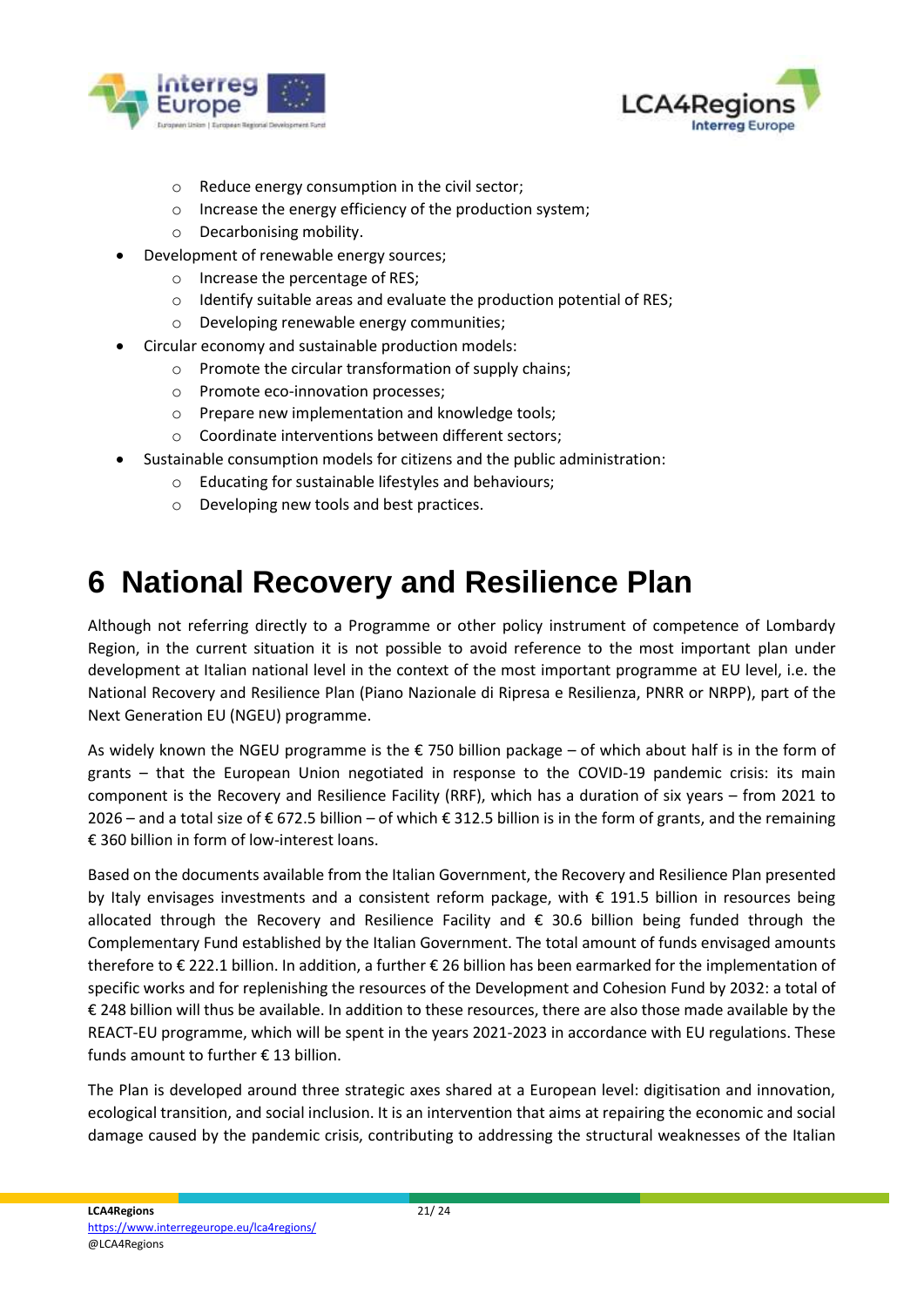



economy, and leading the country along a path of ecological and environmental transition. The NRRP will substantially contribute to reducing territorial, generational and gender gaps.

The Plan has six missions.

- 'Digitisation, Innovation, Competitiveness, Culture' allocates a total of € 49.2 billion (of which € 40.7 billion from the Recovery and Resilience Facility and € 8.5 billion from the Complementary Fund) with the aim of promoting the country's digital transformation, supporting innovation in the production system, and investing in two key sectors for Italy, namely tourism and culture;
- 'Green Revolution and Ecological Transition' allocates a total of € 68.6 billion (€ 59.3 billion from the RRF Facility and € 9.3 billion from the Fund) with the main goals of improving the sustainability and resilience of the economic system and ensuring a fair and inclusive environmental transition;
- 'Infrastructure for Sustainable Mobility' allocates a total amount of € 31.4 billion (€ 25.1 billion from the RRF Facility and € 6.3 billion from the Fund). Its primary objective is the development of a modern, sustainable transport infrastructure extended to all areas of the country;
- 'Education and Research' allocates a total of € 31.9 billion (€ 30.9 billion from the RRF Facility and € 1 billion from the Fund) with the aim of strengthening the education system, digital and technicalscientific skills, research and technology transfer;
- 'Inclusion and Cohesion' provides for a total allocation of € 22.4 billion (of which € 19.8 billion from the RRF Facility and € 2.6 billion from the Fund) to facilitate labor market participation, including through training, strengthen active labor market policies and foster social inclusion. 'Health' allocates a total of € 18.5 billion (€ 15.6 billion from the RRF Facility and € 2.9 billion from the Fund) with the aim of strengthening local prevention and health services, modernizing and digitalizing the health system and ensuring equal access to care.

The Plan also includes an ambitious program of reforms to facilitate the implementation phase and, more generally, to contribute to the modernization of the country and make the economic environment more favorable to the development of business activities:

- a Public Administration reform to provide better services, encourage the recruitment of young people, invest in human capital and increase the level of digitalization.
- a justice reform to reduce the length of legal proceedings, especially civil proceedings, and the heavy burden of backlogs.
- simplification measures horizontal to the Plan, e.g., in matters of permits and authorizations and public procurement, to ensure the implementation and maximum impact of investments.
- reforms to promote competition as an instrument of social cohesion and economic growth.

The NRRP will have a significant impact on economic and productivity growth. According to the Italian Government, 2026 will see GDP rise 3.6 percentage points higher than in a baseline scenario that does not include the introduction of the Plan.

The governance of the Plan envisages direct responsibility of Italian Ministries and Local Governments (including Lombardy Region) for carrying out the investments and reforms that they are to implement within the agreed timeframe, and for the regular, proper and effective management of resources. It is estimated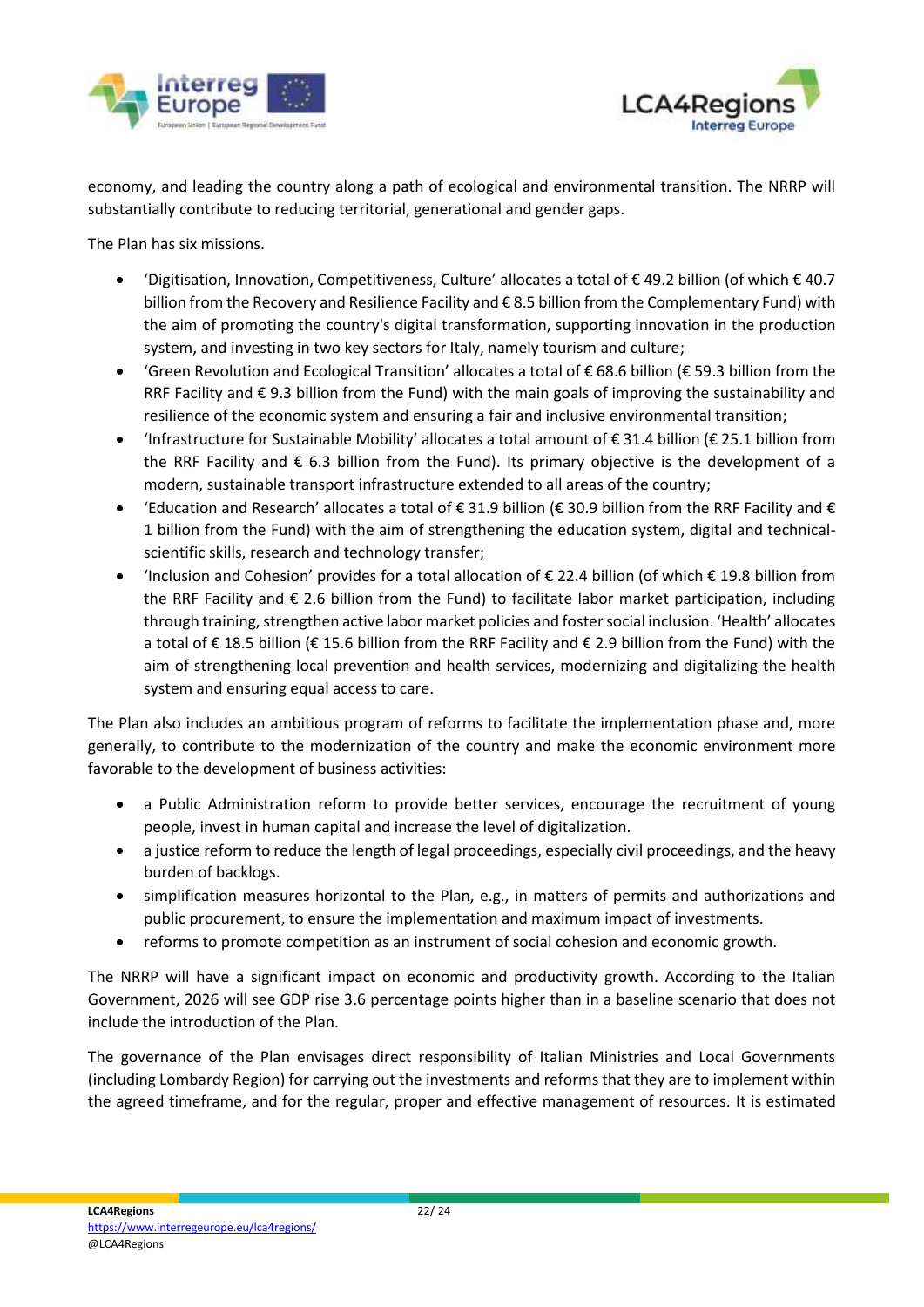



that Local Authorities will be responsible for investments for more than € 87 billion in the context of the NRPP.

## <span id="page-22-0"></span>**7 The Team behind the Lombardy Region**

### <span id="page-22-1"></span>**Rina Consulting, our technical assistance**

#### **Giorgio Bonvicini**

Energy Engineer with around ten years of work experience in climate change and energy transition topics, he is a Certified Energy Management Expert according to the Italian regulations, lecturer of "Carbon Footprinting and Carbon Trading" for the Master in Climate Change at Politecnico di Torino, Co-Chair of the RHC-ETIP HWG on Districts endorsed by the European Commission to support renewables in heating and cooling sector.

He contributes to many EU co-funded R&D projects in the field of energy transition, supports private companies, financial institutions and public authorities with studies and technical assistance for climate change-related programmes, policies and strategies and investments in energy/resource efficiency and climate change mitigation and adaptation.

#### **Federica Rosasco**

Federica Rosasco is a junior sustainability and climate change expert with three years of experience and a Master Degree in Civil and Environmental Engineering. During her work experience at the Joint Research Center of the European Commission, she has contributed to projects in the field of energy efficiency in buildings, renewables and energy infrastructures.

Moreover, in the engineering consulting field, Ms. Rosasco has delivered projects related to corporate sustainability reporting (e.g.: materiality matrix definition, benchmark analysis with peers, application of GRI Standards, preparation of data collection and consolidation tools), quantification of GHG emissions and lifecycle modeling, non-financial disclosures ex Directive 2014/95/EU and ESG and HSE due diligences.

### <span id="page-22-2"></span>**Our Policy officers**

**Alessandra Norcini (Project Responsible)**